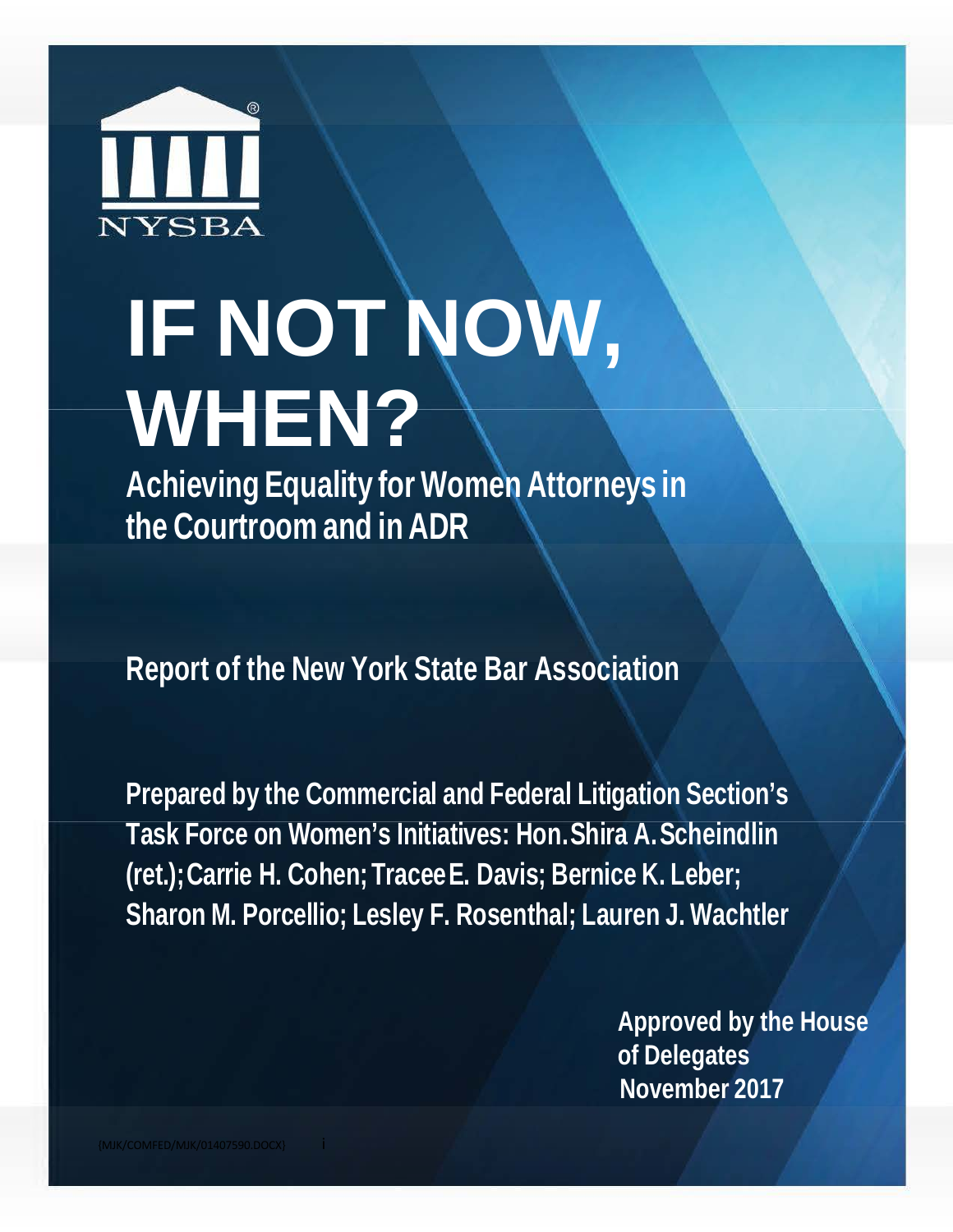# **TABLE OF CONTENTS**

| I.                                                                         |  |
|----------------------------------------------------------------------------|--|
| П.                                                                         |  |
|                                                                            |  |
|                                                                            |  |
|                                                                            |  |
|                                                                            |  |
|                                                                            |  |
|                                                                            |  |
|                                                                            |  |
|                                                                            |  |
|                                                                            |  |
| <b>B. Formal Programs Focused on Lead Roles in Court and Discovery  20</b> |  |
|                                                                            |  |
|                                                                            |  |
|                                                                            |  |
|                                                                            |  |
|                                                                            |  |
| V.                                                                         |  |
|                                                                            |  |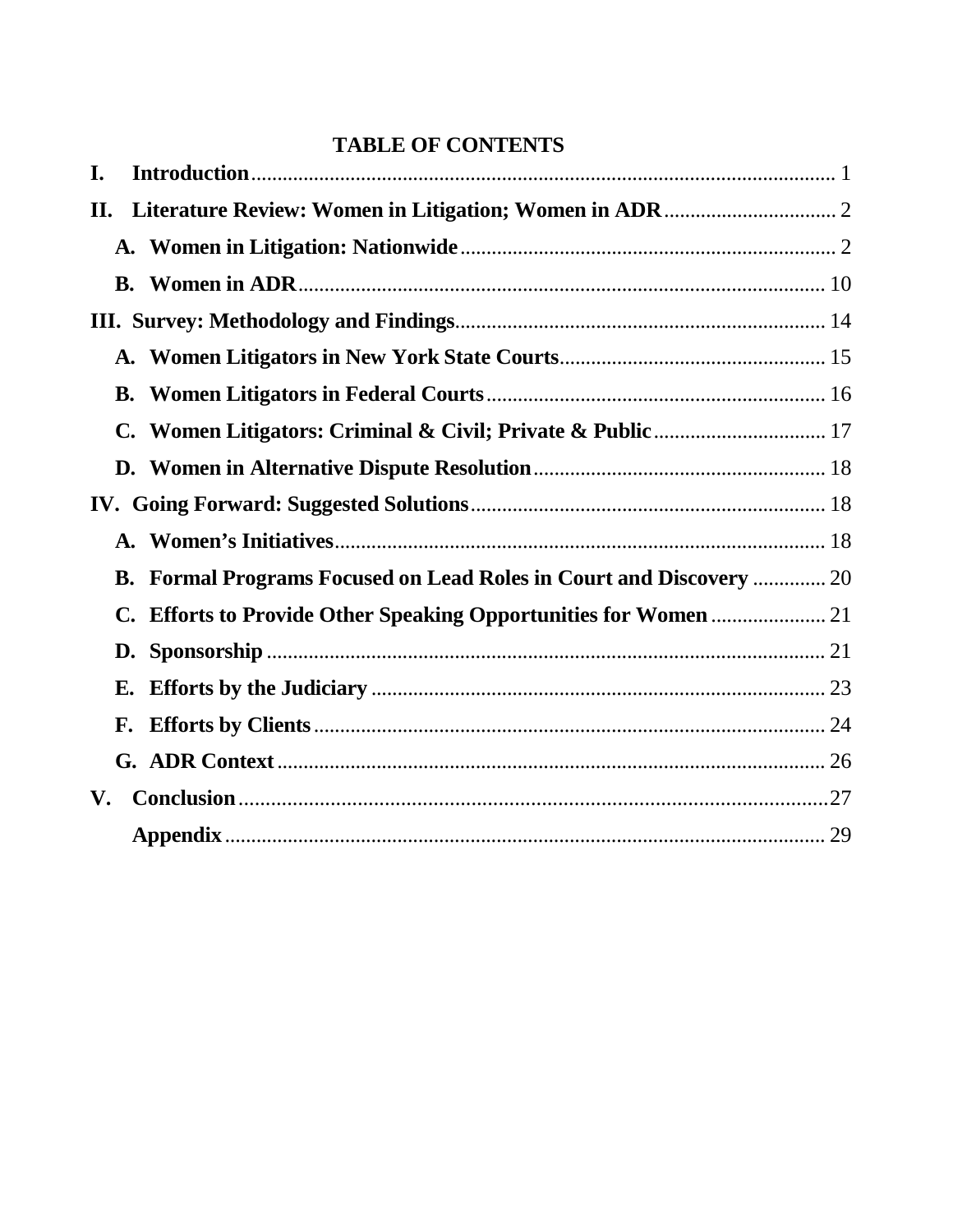#### **IF NOT NOW, WHEN? ACHIEVING EQUALITY FOR WOMEN ATTORNEYS IN THE COURTROOM AND IN ADR REPORT OF THE COMMERCIAL AND FEDERAL LITIGATION SECTION 2017 WOMEN'S INITIATIVE STUDY**

#### <span id="page-2-0"></span>I. **Introduction**

During the last two decades, much has been written and discussed about whether women attorneys appear in court with the frequency expected given their numbers in the legal profession. The Commercial and Federal Litigation Section of the New York State Bar Association is a preeminent bar group focused on complex commercial state and federal litigation. The Section counts among its former chairs a substantial number of prominent women litigators from both upstate and downstate, including a former United States District Judge who previously served as a federal prosecutor and an attorney in private practice, a former President of the New York State Bar Association who is recognized as one of New York's top female commercial litigators and also serves as a mediator and arbitrator of commercial disputes, a former federal and state prosecutor who now is a partner in a large global law firm, an in-house counsel at a large non-profit corporation, and senior partners in large and mid-size private law firms located both upstate and downstate. With the full support and commitment of the Section's leadership, these female alumnae Section chairs met and formed an ad hoc task force devoted to the issue of women litigators in the courtroom. The task force also examined the related issue of the apparent dearth of women who serve as arbitrators and mediators in complex commercial and international arbitrations and mediations (collectively referred to herein as Alternative Dispute Resolution ("ADR")).

As an initial matter, the task force sought to ascertain whether there was, in fact, a disparity in the number of female attorneys versus male attorneys who appear in speaking roles in federal and state courts throughout New York. Toward that end, the task force devised and distributed a survey to state and federal judges throughout the State and then compiled the survey results. As fully discussed below, based on the survey results, the task force found continued disparity and gender imbalance in the courtroom. This report first details recent studies and research on the issue of gender disparity in the legal profession, then discusses how the court survey was conducted, including methodology and findings, and concludes with recommendations for addressing the disparity and ensuring that women attorneys obtain their rightful equal place in the courtroom. This report further details the task force's findings with respect to the gender gap in the ADR context.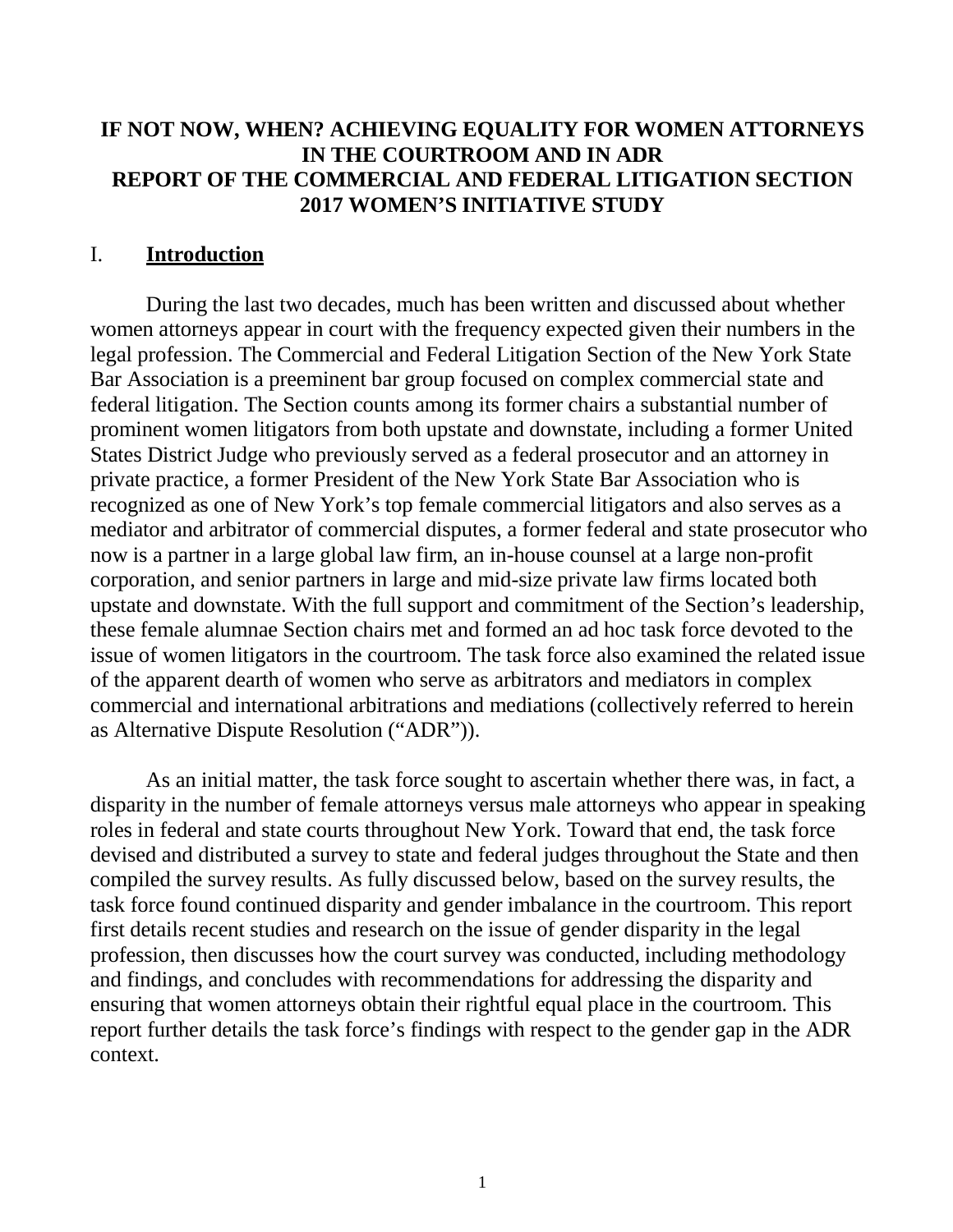## <span id="page-3-0"></span>**II. Literature Review: Women in Litigation; Women in ADR**

There is no shortage of literature discussing the gender gap in the courtroom, which sadly continues to persist at all levels—from law firm associates, to equity partnerships at law firms, to lead counsel at trial. To orient the discussion, the task force sets forth below a brief summary of some of the relevant articles it reviewed.

## <span id="page-3-1"></span>**A. Women in Litigation: Nationwide**

# *ABA Commission on Women in the Profession*

The ABA Commission on Women in the Profession (the "ABA Commission") was founded in 1987 "to assess the status of women in the legal profession and to identify barriers to their achievement."<sup>[1](#page-3-2)</sup> The following year, with Hillary Rodham Clinton serving as its inaugural chair, the ABA Commission published a groundbreaking report documenting the lack of adequate advancement opportunities for women lawyers.<sup>2</sup> Thirty years later, the ABA Commission is perhaps the nation's preeminent body for researching and addressing issues faced by women lawyers.<sup>3</sup>

In 2015, the ABA Commission published First Chairs at Trial: More Women Need Seats at the Table (the "ABA Report"), "a first-of-its-kind empirical study of the participation of women and men as lead counsel and trial attorneys in civil and criminal litigation.["4](#page-3-5) The study was based on a random sample of 600 civil and criminal cases filed in the United States District Court for the Northern District of Illinois in 2013—a sample that offered a limited but important snapshot into the composition of trial courtrooms at that time.<sup>5</sup> As summarized by its authors, Stephanie A. Scharf and Roberta D. Liebenberg, the ABA Report showed at a high level the following:

[W]omen are consistently underrepresented in lead counsel positions and in the role of trial attorney . . . . In civil cases, [for example], men are three times more likely than women to appear as lead counsel . . . . That substantial gender gap is a marked departure from what we expected based on the distribution of

<span id="page-3-3"></span><sup>2</sup> *See id.*

<span id="page-3-4"></span><sup>3</sup> *See id.*

<span id="page-3-5"></span> $^{4}$ *Id.* At 4.

<span id="page-3-6"></span><sup>5</sup> *See id.*

<span id="page-3-2"></span><sup>&</sup>lt;sup>1</sup> Stephanie A. Scharf & Roberta D. Liebenberg, ABA Commission on Women in the Profession, *First Chairs at Trial: More Women Need Seats at the Table–A Research Report on the Participation of Women Lawyers as Lead Counsel and Trial Counsel in Litigation* at 25 (2015).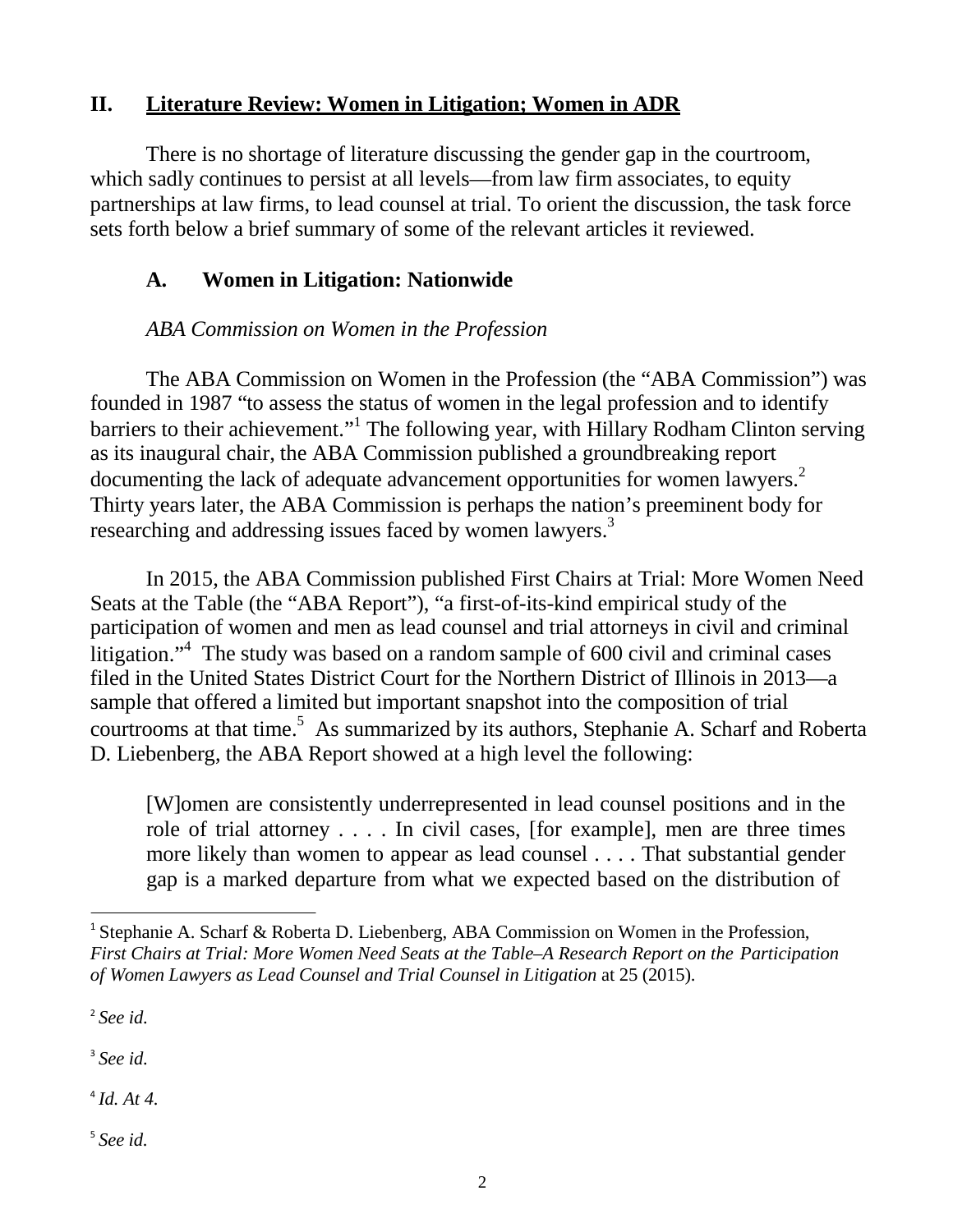men and women appearing generally in the federal cases we examined (a roughly 2 to 1 ratio) and the distribution of men and women in the legal profession generally (again, a roughly 2 to 1 ratio).<sup>6</sup>

The ABA Report also provided more granular statistics about the sample population, including that out of the 558 civil cases surveyed, 68% of all lawyers and 76% of the lead counsel were male.<sup>7</sup> The disparity was even more exaggerated in the class action context, in which 87% of lead class counsel were men.<sup>8</sup> The 50 criminal cases studied fared no better: among all attorneys appearing, 67% were men and just 33% were women.<sup>9</sup>

Contextualizing these statistics, the ABA Report also outlined factors that might help to explain the gender disparities evidenced by the data. In particular, the ABA Report posited that:

The underrepresentation of women among lead lawyers may. . . stem from certain client preferences, as some clients prefer a male lawyer to represent them in court. . . . In addition, women may too often be relegated by their law firms to second-chair positions, even though they have the talent and experience to serve as first chairs. The denial of these significant opportunities adversely affects the ability of women to advance at their firms. All of these issues apply with even greater force to women trial attorneys of color, who face the double bind of gender and race.

Id. at 15 (footnote omitted). The ABA Report concluded by offering some "best practices" for law schools, law firms, clients, judges, and women lawyers, many of which focus on cultivating opportunities for women to gain substantive trial experience.<sup>[10](#page-4-4)</sup>

Other research corroborates the extent to which gender disparities continue to persist within the legal profession, particularly within law firm culture. This research shows that the presence of women in the legal profession—now in substantial numbers has not translated into equal opportunities for women lawyers at all levels. For example, a recent law firm survey, conducted by the New York City Bar Association, found that just 35% of all lawyers at surveyed firms in 2015 were women—"despite [the fact that

<span id="page-4-0"></span> $6$   $Id$ .

<span id="page-4-1"></span><sup>7</sup> *See id.* at 8-10.

<span id="page-4-2"></span><sup>8</sup> *See id.* at 12.

<span id="page-4-3"></span><sup>9</sup> *See id.* at 12-13.

<span id="page-4-4"></span><sup>10</sup> *Id. See also id.* at 14-17.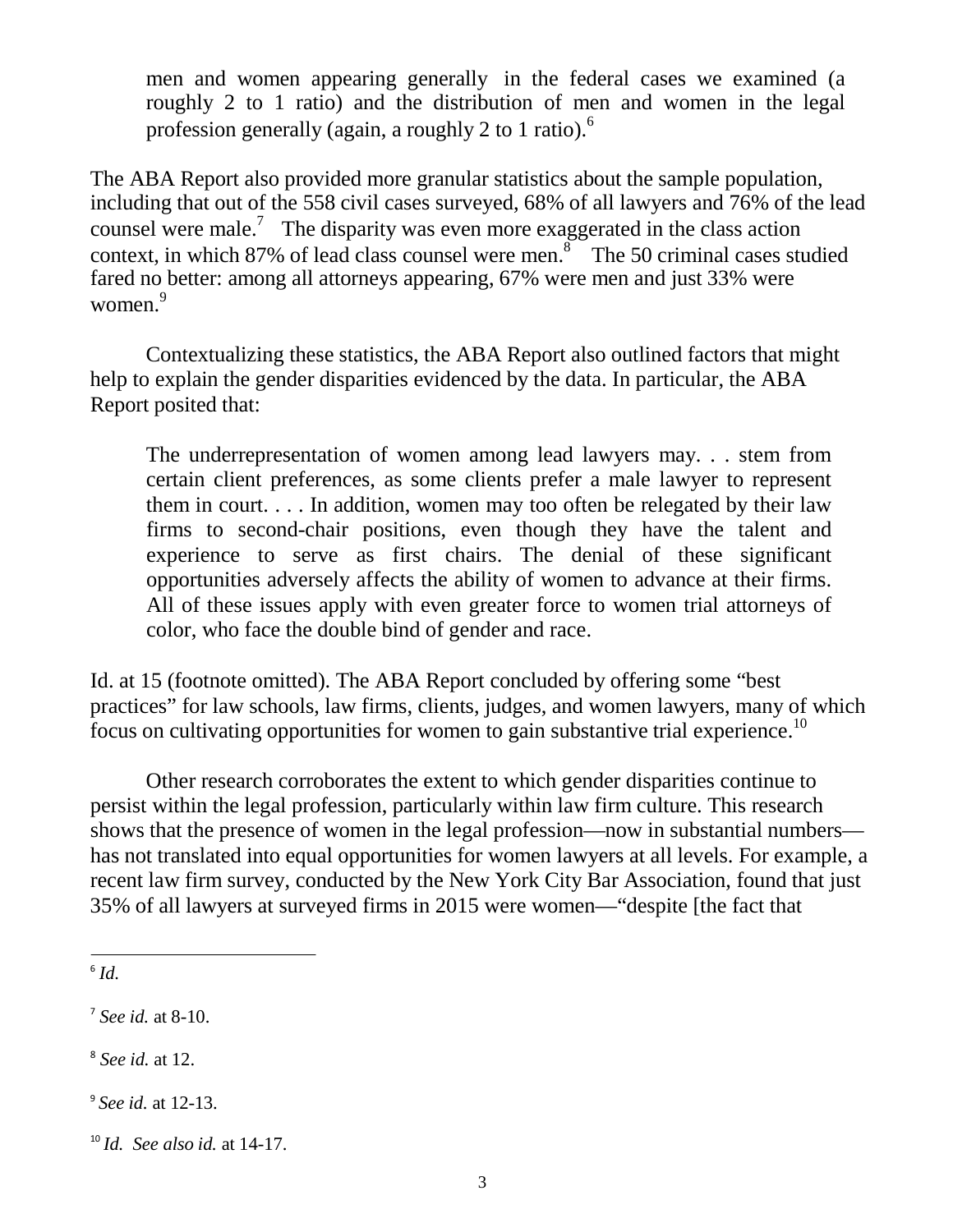women have] represent[ed] almost half of graduating law school classes for nearly two decades."[11](#page-5-0) That same survey found a disparity in lawyer attrition rates based on gender and ethnicity, with 18.4% of women and 20.8% of minorities leaving the surveyed firms in 2015 compared to just [12](#page-5-1).9% of white men.<sup>12</sup> Serious disparities also have been identified at the most senior levels of the law firm structure. Indeed, a 2015 survey by the National Association of Women Lawyers found that women held only 18% of all equity partner positions—just 2% higher than they did approximately a decade earlier.<sup>[13](#page-5-2)</sup> Based on one study by legal recruiting firm, Major, Lindsey & Africa, it is estimated that the compensation of male partners is, on average, 44% higher than that of female partners.<sup>14</sup>

In April 2017, ALM Intelligence focused on Big Law and asked, "Where Do We Go From Here?: Big Law's Struggle With Recruiting and Retaining Female Talent."<sup>15</sup> The author found that certain niche practices such as education, family law, health care, immigration, and labor and employment had the greatest proportion of women; other areas such as banking, corporate, and litigation had the lowest number of female attorneys[.16](#page-5-5)

Promisingly, however, there also have been significant calls to action—across the bar and bench—to increase advancement opportunities for women lawyers. In interviews conducted after the ABA Report was published, top female trial attorneys cited factors such as competing familial demands, law firm culture (including a desire to have "tried and true" lawyers serve as lead counsel), and too few training opportunities for young lawyers as reasons why so few women were present at the highest ranks of the profession[.17](#page-5-6) Those interviewed suggested ways in which law firms can foster the development of women lawyers at firms, including by affording female associates more

<span id="page-5-1"></span><sup>12</sup> *See id.*

<span id="page-5-2"></span><sup>13</sup> Andrew Strickler, *Female Attorneys Should Grab High-Profile Work: Bar Panel*, Law360 (Jan. 27[,](http://www.law360.com/articles/750952/female-attorneys-should-grab-high-) [2016\), https://www.law360.com/articles/750952/female-attorneys-should-gr](http://www.law360.com/articles/750952/female-attorneys-should-grab-high-)a[b-high-](http://www.law360.com/articles/750952/female-attorneys-should-grab-high-)profile-work-barpanel.

<span id="page-5-3"></span><sup>14</sup> *See id.*

<span id="page-5-0"></span><sup>11</sup> Liane Jackson, *How can barriers to advancement be removed for women at large law firms?*, ABA Journal (Jan. 1, 2017), [http://www.abajournal.com/magazine/article/visible\\_difference\\_women\\_law.](http://www.abajournal.com/magazine/article/visible_difference_women_law)

<span id="page-5-4"></span><sup>15</sup> Daniella Isaacson, ALM Intelligence, *Where Do We Go From Here?: Big Law's Struggle With Recruiting and Retaining Female Talent* (Apr. 2017).

<span id="page-5-5"></span><sup>16</sup> Meghan Tribe, *Study Shows Gender Diversity Varies Widely Across Practice Areas*, The Am Law Daily (Apr. 17, 2017) [http://www.americanlawyer.com/id=1202783889472/Study-Shows-Ge](http://www.americanlawyer.com/id%3D1202783889472/Study-Shows-)nder-Diversity-Varies-Widely-Across-Practice-Areas (citing Daniella Isaacson, ALM Intelligence, *Where Do We Go From Here?: Big Law's Struggle With Recruiting and Retaining Female Talent* (Apr. 2017)).

<span id="page-5-6"></span><sup>17</sup> Mary Ellen Egan, *Too Few Women in Court*, The American Lawyer (Apr. 25, 2016), [http://www.americanlawyer.com/id=1202755433078/Too-Few-Women-in-Court.](http://www.americanlawyer.com/id%3D1202755433078/Too-Few-Women-in-Court)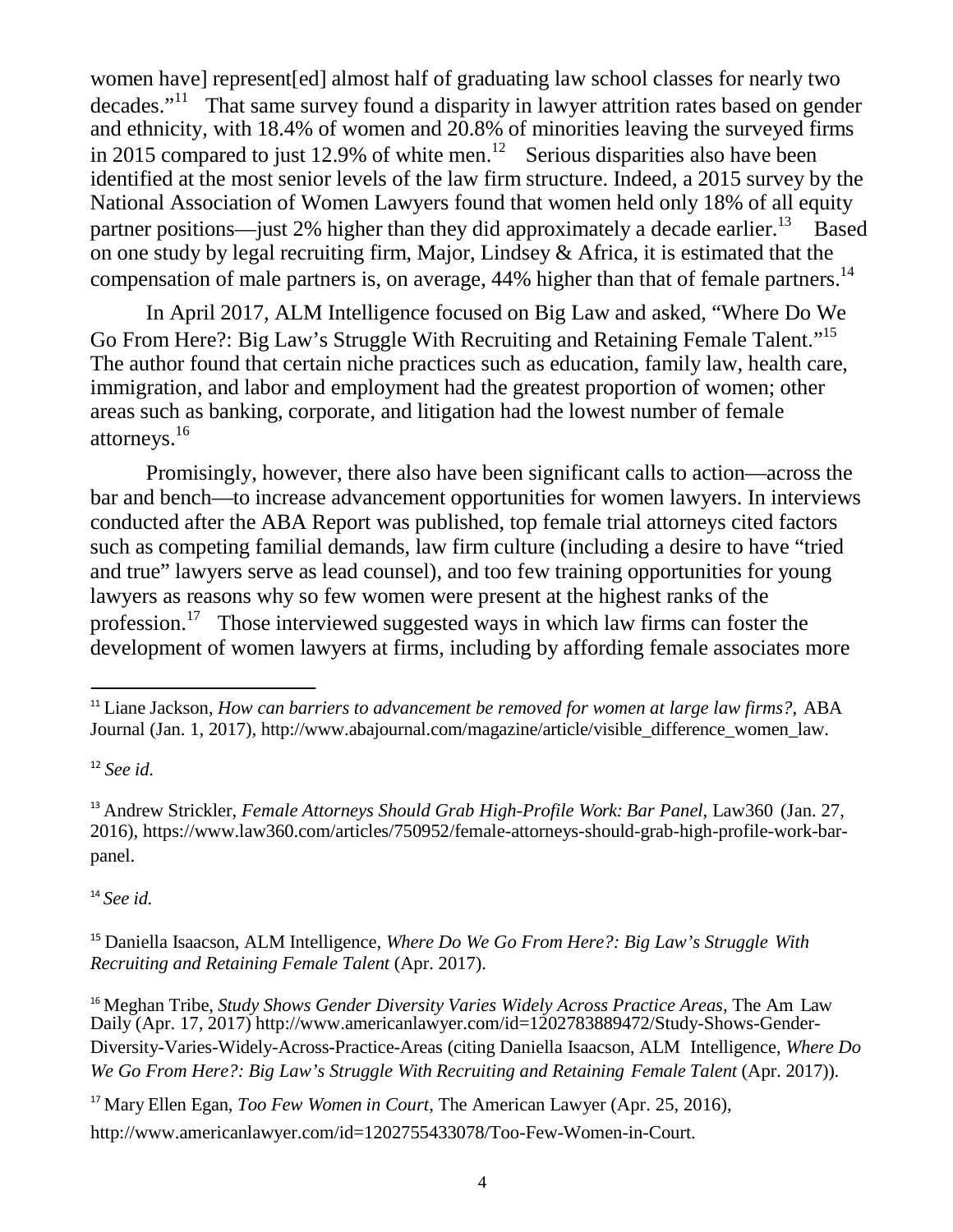courtroom opportunities and moving away from using business generation as the basis for determining who is selected to try a case.<sup>18</sup> Among those interviewed was Ms. Liebenberg, one of the co-authors of the ABA Report. She stressed that clients can play an important role by using their economic clout to insist that women play a significant role in their trial teams.<sup>19</sup>

In another follow-up to the ABA Report, Law360 published an article focusing on the ABA Report's recommendation that judges help to close the gender gap by encouraging law firms to give young lawyers (including female and minority associates) visible roles in the courtroom and at trial.<sup>20</sup> The article highlighted the practice of some judges around the country in doing this, such as Judge Barbara Lynn of the Northern District of Texas. As explained in the article, Judge Lynn employs a "standard order" adapted from one used by Judge William Alsup of the Northern District of California that encouraged parties to offer courtroom opportunities to less experienced members of their teams.<sup>21</sup> One such order provides: "In those instances where the court is inclined to rule on the papers, a representation that the argument would be handled by a young lawyer will weigh in favor of holding a hearing."<sup>22</sup> As explained in the article, Judge Lynn said that, while her order does not mention gender, younger lawyers in her courtroom tend to include more women.

Indeed, a recent survey revealed that nineteen federal judges have issued standing orders that encourage law firms to provide junior attorneys with opportunities to gain courtroom experience.<sup>23</sup> Here are some examples of such orders:

> • Judge Indira Talwani (D. Mass): "Recognizing the importance of the development of future generations of practitioners through courtroom opportunities, the undersigned judge, as a matter of policy, strongly encourages the participation of relatively inexperienced attorneys in all courtroom proceedings including but not limited to initial scheduling conferences, status conferences, hearings on discovery motions, and examination of witnesses at

<span id="page-6-3"></span> $^{21}$ *Id.* 

<span id="page-6-4"></span> $^{22}$  *Id.* 

<span id="page-6-0"></span><sup>18</sup> *See id.*

<span id="page-6-1"></span><sup>19</sup> *See id.*

<span id="page-6-2"></span><sup>20</sup> Andrew Strickler, *Judges Key to Closing Trial Counsel Gender Gap*, Law360 (July 20, 2015[\)](http://www.law360.com/articles/680493/judges-key-to-closing-trial-counsel-gender-gap) [https://www.law360.com/articles/680493/judges-](http://www.law360.com/articles/680493/judges-key-to-closing-trial-counsel-gender-gap)key-to[-closing-trial-counsel-gender-gap.](http://www.law360.com/articles/680493/judges-key-to-closing-trial-counsel-gender-gap)

<span id="page-6-5"></span><sup>23</sup> Michael Rader, *Rising to the Challenge: Junior Attorneys in the Courtroom*, 257 N.Y.L.J. 4 (Apr. 28, 2017).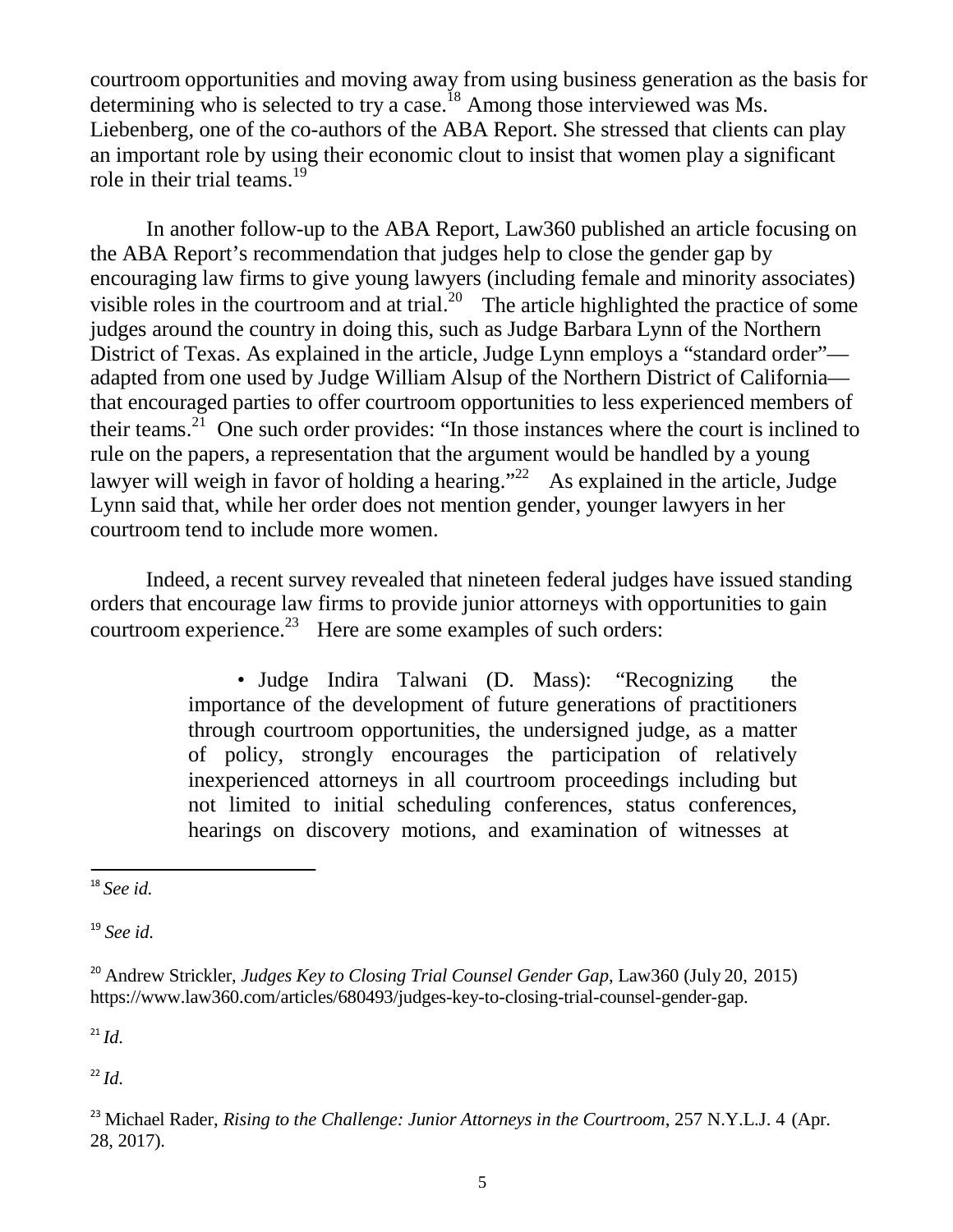trial."

• Judge William Alsup (N.D. Cal.): "The Court strongly encourages lead counsel to permit young lawyers to examine witnesses at trial and to have an important role. It is the way one generation will teach the next to try cases and to maintain our district's reputation for excellence in trial practice."

• Magistrate Judge Christopher Burke (D. Del.) "indicates that the court will make extra effort to grant argument—and will strongly consider allotting additional time for oral argument—when junior lawyers argue."

• Judge Allison Burroughs (D. Mass) offers law firm associates the chance to argue a motion after the lead attorneys have argued the identical motion. $^{24}$ 

As explained in the article cited below, there are benefits to both the lawyer and the client in having junior attorneys play a more significant role in the litigation:

> When it comes to examining a witness at trial, junior lawyers frequently have a distinct advantage over their more senior colleagues. It is very often the junior lawyer who spent significant time with the witness during the discovery process . . . . In the case of an expert witness, the junior lawyer probably played a key role in drafting the expert report. In the case of a fact witness, the junior lawyer probably worked with the witness to prepare a detailed outline of the direct examination. . . . [C]lients should appreciate that the individual best positioned to present a witness's direct testimony at trial may be the junior attorney who worked with that witness . . . . The investment of time required to prepare a junior attorney to examine a witness or conduct an important argument can be substantial, but this type of hands-on mentoring is one of the most rewarding aspects of legal practice.<sup>25</sup>

At the same time, practitioners also have urged junior female attorneys to seek out advancement opportunities for themselves—a sentiment that was shared by panelists at a conference hosted by the New York State Bar Association in January 2016. Panel members—who spoke from a variety of experiences, ranging from that of a federal District Court Judge to a former Assistant U.S. Attorney to private practice—"uniformly called for rising female attorneys to seek out client matters, pro bono cases, bar roles, and other responsibilities that would give them experience as well as profile beyond their

<span id="page-7-1"></span><span id="page-7-0"></span><sup>24</sup> *Id.*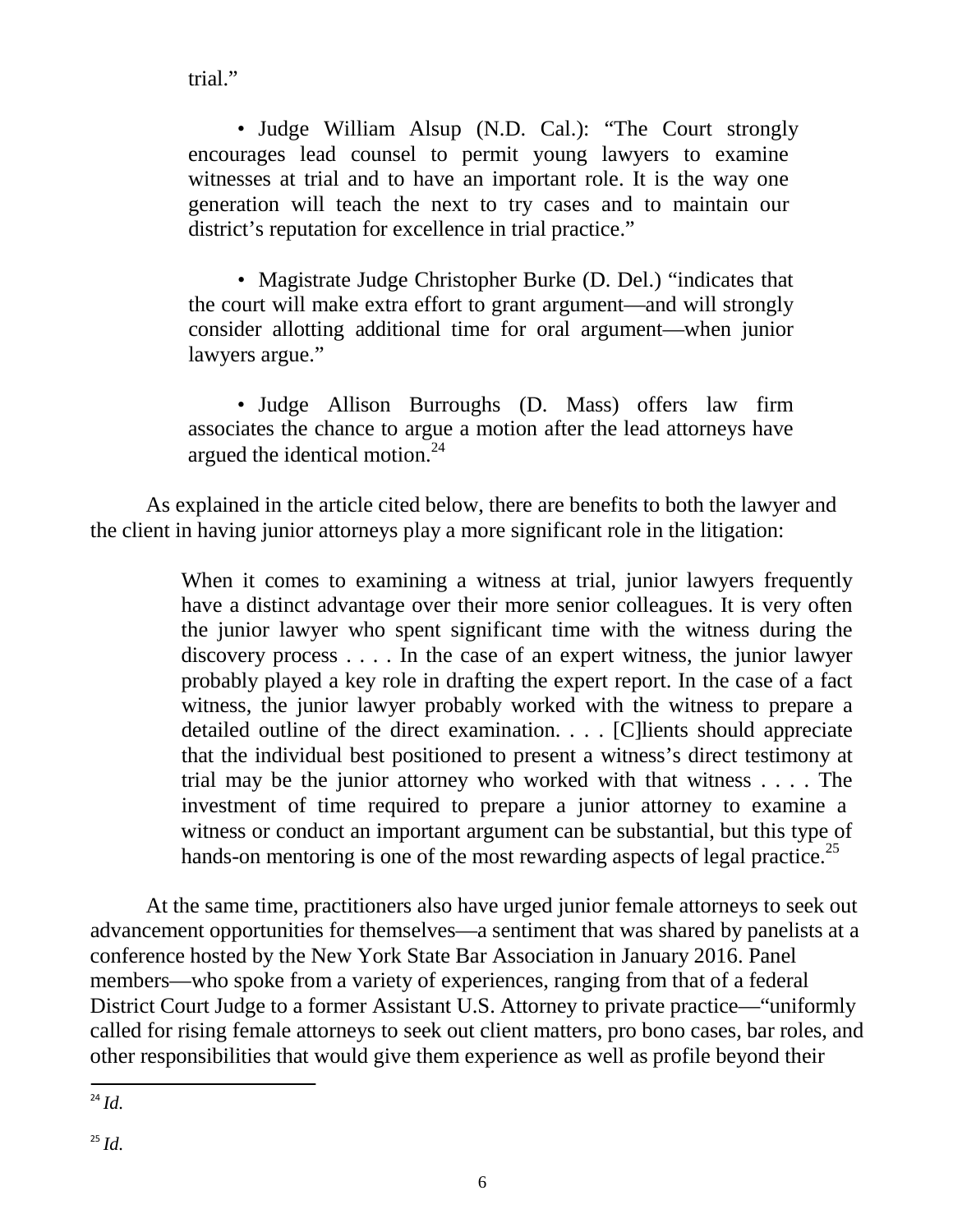home office."<sup>[26](#page-8-0)</sup>

#### *ABA Presidential Task Force on Gender Equity*

In 2012, American Bar Association President Laurel G. Bellows appointed a blueribbon Task Force on Gender Equity ("Task Force") to recommend solutions for eliminating gender bias in the legal profession.<sup>27</sup> In 2013, the Task Force in conjunction with the ABA Commission published a report that discussed, among other things, specific steps clients can take to ensure that law firms they hire provide, promote, and achieve diverse and inclusive workplaces[.28](#page-8-2) Working together, the Task Force concluded, "general counsel and law firms can help reduce and ultimately eliminate the compensation gap that women continue to experience in the legal profession.["29](#page-8-3)

The Task Force recommended several "best practices" that in-house counsel can undertake to promote the success of women in the legal profession. As a "baseline effort," corporations that hire outside counsel, including litigators, should inform their law firms that the corporation is interested in seeing female partners serving as "lead lawyers, receiving appropriate origination credit, and being in line for succession to handle their representation on behalf of the firm."<sup>[30](#page-8-4)</sup> Corporate clients can also expand their list of "go-to" lawyers by obtaining referrals to women lawyers from local bar associations; contacting women lawyers in trial court opinions issued in areas of expertise needed; and inviting diverse lawyers to present CLE programs.<sup>31</sup> This allows the corporate clients to use their "purchasing power" to ensure that their hired firms are creating diverse legal teams.<sup>32</sup>

The Task Force also reported that clients can utilize requests for proposal and pitch

<span id="page-8-2"></span><sup>28</sup> *Publications from the ABA Presidential Task Force on Gender Equity*, AMERICAN BAR ASSOCIATION (2012),

[https://www.americanbar.org/groups/women/gender\\_equity\\_task\\_force/task\\_force\\_publications.html.](https://www.americanbar.org/groups/women/gender_equity_task_force/task_force_publications.html)

<span id="page-8-3"></span><sup>29</sup> *Id.*

<span id="page-8-4"></span><sup>30</sup>*Id.* at 6. For an in-depth discussion of recommendations for steps clients can take to combat the gender disparity in courtrooms, *see infra* Part F.

<span id="page-8-5"></span> $31$  *Id.* at 9.

<span id="page-8-6"></span> $32$  *Id.* at 8.

<span id="page-8-0"></span><sup>26</sup> Andrew Strickler, *Female Attorneys Should Grab High-Profile Work: Bar Panel*, Law360 (Jan. 27, 2016) [https://www.law360.com/articles/750952/female-attorneys-should-](http://www.law360.com/articles/750952/female-attorneys-should-grab-high-profile-)gra[b-high-profile-](http://www.law360.com/articles/750952/female-attorneys-should-grab-high-profile-) work-barpanel (emphasis added).

<span id="page-8-1"></span><sup>27</sup> *ABA Presidential Task Force on Gender Equity and the Commission on Women in the Profession, Power of the Purse: How General Counsel Can Impact Pay Equity for Women Lawyers* (2013).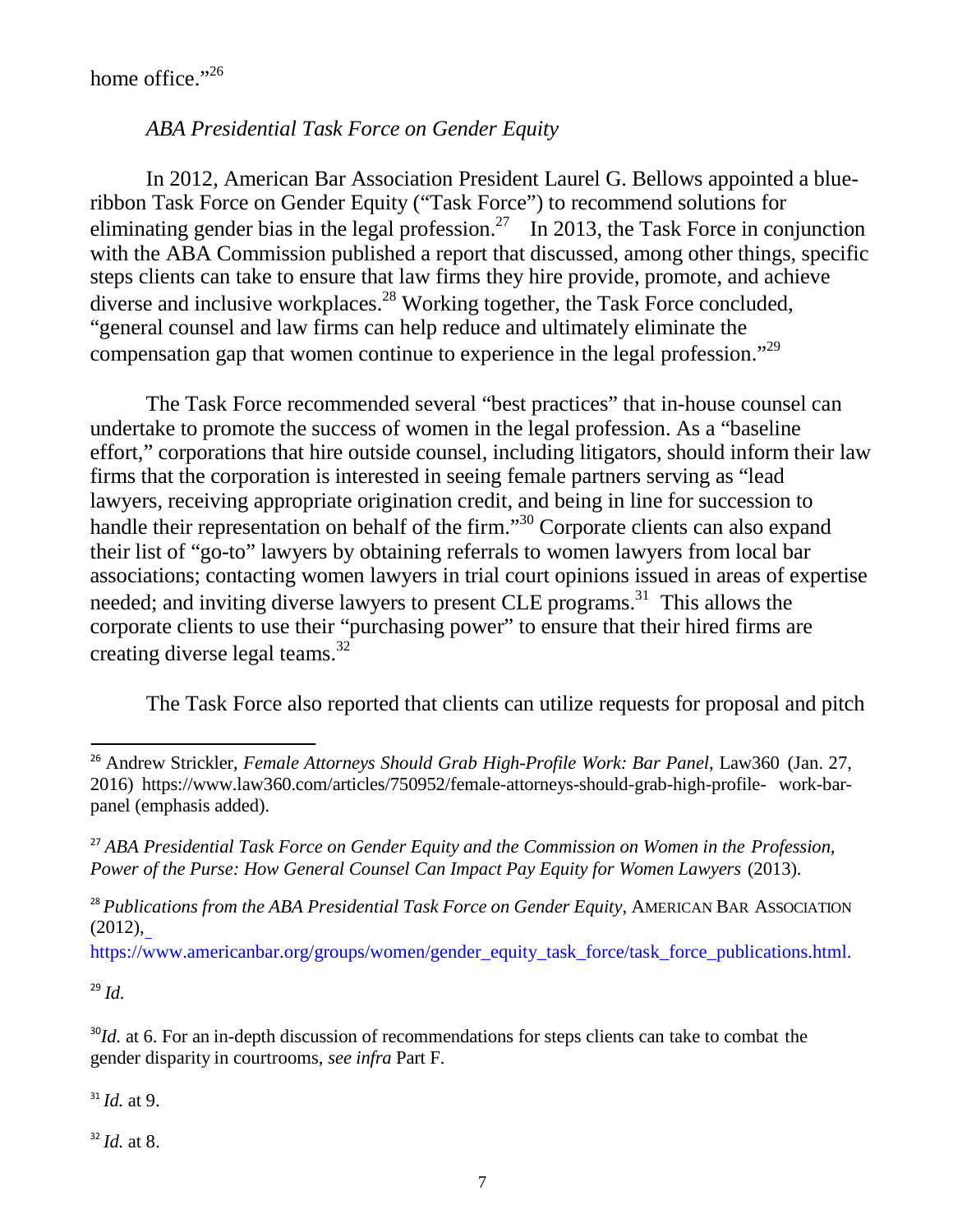<span id="page-9-8"></span>meetings to convey their diversity policies to outside firms and "specify metrics by which they can better evaluate a firm's commitment to women lawyers. $133$  $133$  When in-house counsel ask their outside firms to provide data, they demonstrate to the firms their consciousness of metrics, and the data allows them to benchmark the information against other firms.[34](#page-9-1)

Perhaps the most impactful practice corporate clients can undertake is a "deepened level of inquiry," which involves investigating how work is credited within law firms.<sup>35</sup> For example, a general counsel may tell a firm that she wants "the woman lawyer on whom she continually relied to be the relationship partner and to receive fee credit for the client's matters" even if that means "transferring that role from a senior partner" that might cause "tension in the firm."<sup>36</sup>

Finally, clients can "lead by example, both formally and informally" by partnering with law firms committed to bringing about pay equity.<sup>37</sup> The Task force professed that by doing so, corporate clients have the power to shatter the "last vestiges of the glass ceiling in the legal profession.["38](#page-9-5)

## *Call for Diversity by Corporate Counsel*

The ABA was not the first and only organization to recognize the growing importance of gender equity in the legal profession. In 1999, Charles R. Morgan, then Chief Legal Officer for BellSouth Corporation, developed a pledge titled Diversity in the Workplace: A Statement of Principle ("Statement of Principle") as a reaction to the lack of diversity at law firms providing legal services to Fortune 500 companies[.39](#page-9-6) Mr. Morgan intended the Statement of Principle to function as a mandate requiring law firms to make immediate and sustained improvements in diversity initiatives.<sup>40</sup> More than four hundred Chief Legal Officers of major corporations signed the Statement of Principle,<sup>41</sup>

<span id="page-9-0"></span> $\frac{33}{4}$ *Id.* at 10.

<span id="page-9-1"></span><sup>34</sup> *See id.* at 11.

<span id="page-9-2"></span><sup>35</sup> *See id.* at 13.

<span id="page-9-3"></span><sup>36</sup> *Id.* at 10.

<span id="page-9-4"></span> $37$  *Id.* at 15.

<span id="page-9-5"></span><sup>38</sup> *Id.*

<span id="page-9-6"></span><sup>39</sup> Donald O. Johnson, *The Business Case for Diversity at the CPCU Society* at 5 (2007)[,](http://www.cpcusociety.org/sites/dev.aicpcu.org/files/imported/BusinessDiversity.pdf) [https://www.cpcusociety.org/sites/dev.aicpcu.org/files/imported/BusinessDiversity.](http://www.cpcusociety.org/sites/dev.aicpcu.org/files/imported/BusinessDiversity.pdf)pdf.

<span id="page-9-7"></span><sup>40</sup> Rick Palmore, *A Call to Action: Diversity in the Legal Profession,* 8 ENGAGE 21, 21 (2004).

<sup>41</sup> Donald O. Johnson, *The Business Case for Diversity at the CPCU Society* at 5 (2007),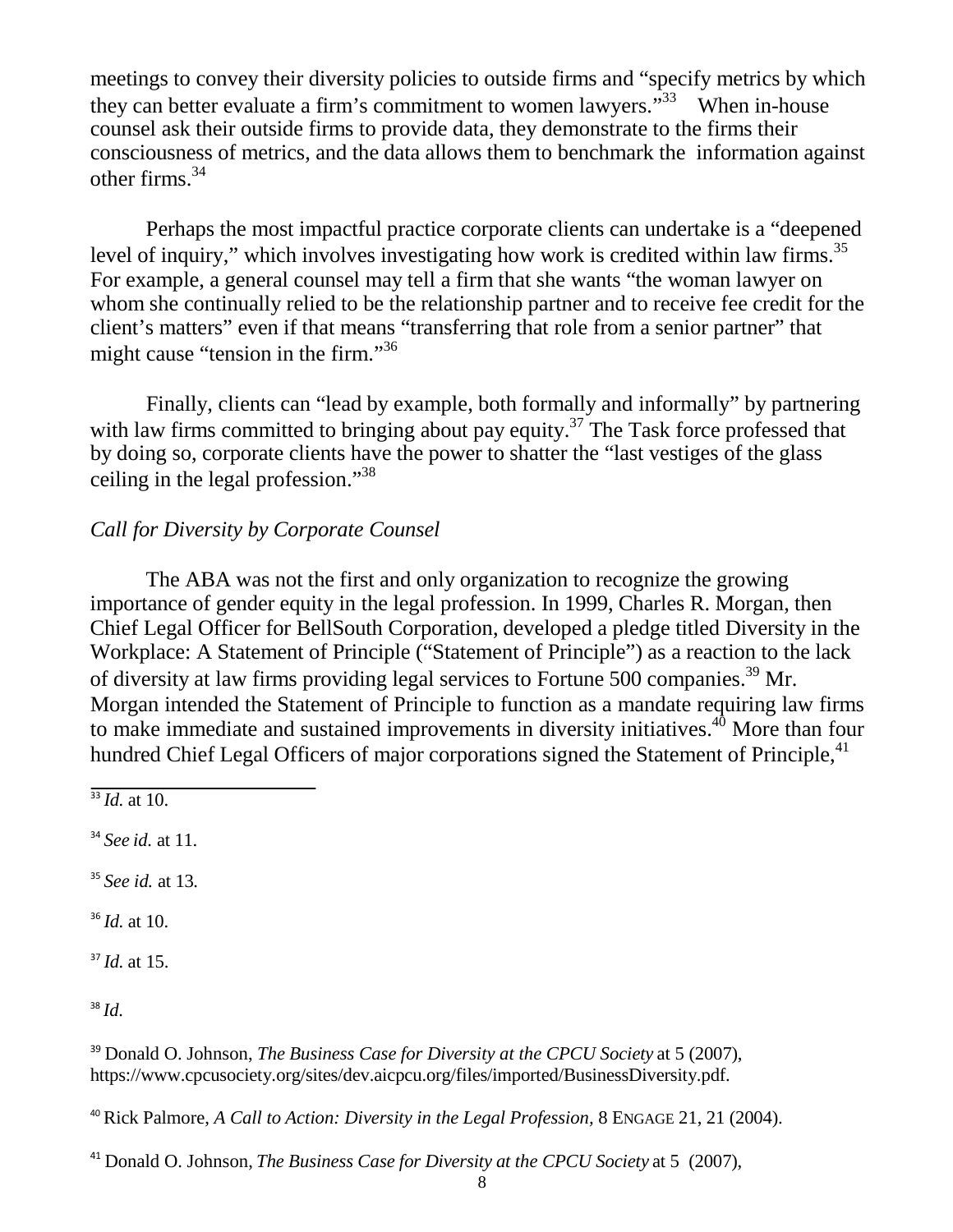<span id="page-10-8"></span>which served as evidence of commitment by signatory corporations to a diverse legal profession[.42](#page-10-0)

By 2004, however, Rick Palmore, a "nationally recognized advocate for diversity in the legal industry,"[43](#page-10-1) then serving as an executive and counsel at Sara Lee Corporation, observed that efforts for law firm diversity had reached a "disappointing plateau."<sup>44</sup> Mr. Palmore authored A Call to Action: Diversity in the Legal Profession, ("Call to Action"), which built upon the Statement of Principle.<sup>45</sup> The Call to Action focused on three major elements: (1) the general principle of having a principal's interest in diversity; (2) diversity performance by law firms, especially in hiring and retention; and (3) commitment to no longer hiring law firms that do not promote diversity initiatives.<sup>[46](#page-10-4)</sup>

Mr. Palmore pledged to "make decisions regarding which law firms represent our companies based in significant part on the diversity performance of the firms." To that end, he called upon corporate legal departments and law firms to increase the numbers of women and minority attorneys hired and retained.<sup>47</sup> Mr. Palmore stated that he intended to terminate relationships with firms whose performances "consistently evidence[] a lack of meaningful interest in being diverse.["48](#page-10-6) By December 4, 2004, the Call to Action received signatory responses from seventy-two companies, including corporate giants such as American Airlines, UPS, and Wal-Mart.<sup>49</sup> Both the Statement of Principle and A Call to Action reflect the belief of many leading corporations that diversity is important and has the potential to profoundly impact business performance.<sup>50</sup>

[https://www.cpcusociety.org/sites/dev.aicpcu.org/files/imported/BusinessDiversity.](http://www.cpcusociety.org/sites/dev.aicpcu.org/files/imported/BusinessDiversity.pdf)pdf.

<span id="page-10-0"></span><sup>42</sup> Rick Palmore, *A Call to Action: Diversity in the Legal Profession,* 8 ENGAGE 21, 21 (2004).

<span id="page-10-1"></span><sup>43</sup> Rick Palmore, Senior Counsel, Dentons US LLP; LCLD Founding Chair Emeritu[s](http://www.lcldnet.org/media/mce_filebrowser/2017/02/22/Palmore.Rick-Fellows-branded-) [http://www.lcldnet.org/media/mce\\_filebrowser/2017/02/22/Palmore.Rick-Fellows-branded](http://www.lcldnet.org/media/mce_filebrowser/2017/02/22/Palmore.Rick-Fellows-branded-)bio.2.13.17.pdf (last visited May 30, 2017).

<span id="page-10-2"></span><sup>44</sup> Rick Palmore, *A Call to Action: Diversity in the Legal Profession,* 8 ENGAGE 21, 21 (2004).

<span id="page-10-3"></span><sup>45</sup> Melanie Lasoff Levs, *Call to Action: Sara Lee's General Counsel: Making Diversity a Priority,* DIVERSITY & THE BAR (Jan./Feb. 2005), [http://archive.mcca.com/index.cfm?fuseaction=page.viewpage&pageid=803.](http://archive.mcca.com/index.cfm?fuseaction=page.viewpage&amp%3Bpageid=803)

<span id="page-10-4"></span><sup>46</sup> *See id.*

<span id="page-10-5"></span> $47$  *Id.* 

<span id="page-10-6"></span><sup>48</sup> Rick Palmore, *A Call to Action: Diversity in the Legal Profession,* 8 ENGAGE 21, 21 (2004).

<span id="page-10-7"></span><sup>49</sup> Melanie Lasoff Levs, *Call to Action: Sara Lee's General Counsel: Making Diversity a Priority,* DIVERSITY & THE BAR (Jan./Feb. 2005)[,](http://archive.mcca.com/index.cfm?fuseaction=page.viewpage&amp%3Bpageid=803) [http://archive.mcca.com/index.cfm?fuseaction=page.viewpage&pageid=803.](http://archive.mcca.com/index.cfm?fuseaction=page.viewpage&amp%3Bpageid=803)

<sup>50</sup> Donald O. Johnson, *The Business Case for Diversity at the CPCU Society* at 7 (2007),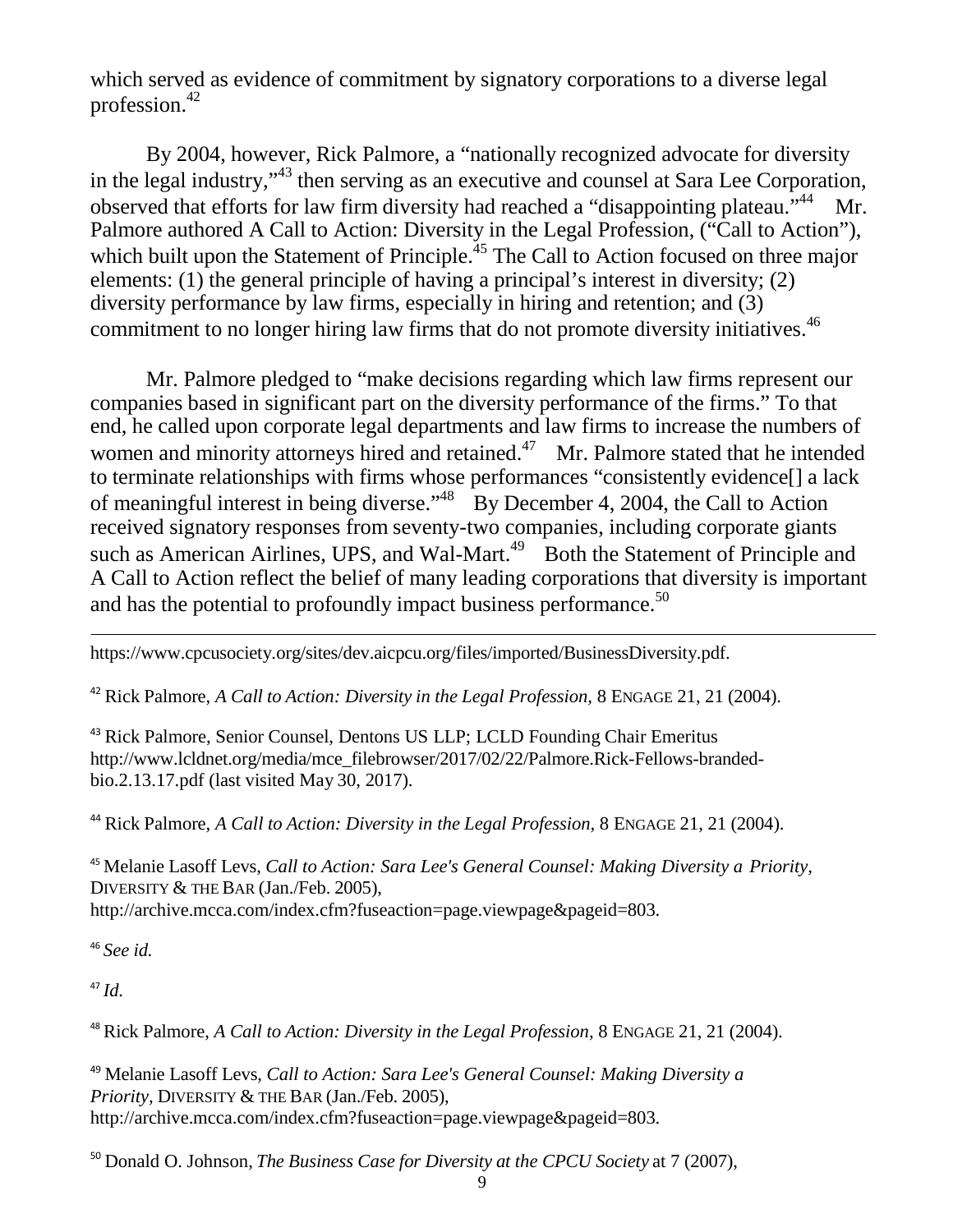#### **B. Women in ADR**

<span id="page-11-0"></span>Turning to the ADR context, the governing principle should be that panels of "[n]eutrals should reflect the diverse communities of attorneys and parties whom they serve."<sup>51</sup> This statement strikes us as the best way to begin our survey of the literature concerning the status of women in the world of ADR.

It should come as no surprise that much has been written about the lack of diversity among ADR neutrals, especially those selected for high-value cases. As a 2017 article examining gender differences in dispute resolution practice put it, "the more highstakes the case, the lower the odds that a woman would be involved."<sup>52</sup> Data from a 2014 ABA Dispute Resolution Section survey indicated that for cases with between one and ten million dollars at issue, 82% of neutrals and 89% of arbitrators were men.<sup>53</sup> Another survey estimated that women arbitrators were involved in just 4% of cases involving one billion dollars or more.<sup>54</sup>

One part of the problem may be that relatively few women and minorities are present within the field. For example, one ADR provider estimated that in 2016 only 25% of its neutrals were women, 7% were minorities, and 95% were over fifty.<sup>55</sup> Similarly, in 2016, the International Centre for Settlement of Investment Disputes (an arm of the World Bank) reported that only 12% of those selected as arbitrators in ICSID cases were women.<sup>56</sup> Similarly, the International Institute for Conflict Prevention and Resolution (CPR)

[https://www.cpcusociety.org/sites/dev.aicpcu.org/files/imported/BusinessDiversity.](http://www.cpcusociety.org/sites/dev.aicpcu.org/files/imported/BusinessDiversity.pdf)pdf.

<sup>51</sup> Theodore K. Cheng, *A Celebration of Diversity in Alternative Dispute Resolution,* Diversity and the Bar Spring 2017 MCCA.com at 14.

<sup>52</sup> Noah Hanft, *Making Diversity Happen in ADR: No More Lip Service*, 257 N.Y.L.J. S6 (Mar. 20, 2017).

<sup>53</sup> *See id.* (citing *Gender Differences in Dispute Resolution Practice: Report on the ABA Section of Dispute Resolution Practice Snapshot Survey* (Jan. 2014)).

<sup>54</sup> *See* Christine Simmons, *Where Are the Women and Minorities in Global Dispute Resolution?*, The American Lawyer (Oct. 10, 2016) [http://www.americanlawyer.com/id=1202769481566/Where-Are-the-](http://www.americanlawyer.com/id%3D1202769481566/Where-Are-the-Women-and-Minorities-in-)[Women-and-Minorities-in-G](http://www.americanlawyer.com/id%3D1202769481566/Where-Are-the-Women-and-Minorities-in-)lobal-Dispute Resolution?mcode=0&curindex=0&curpage=ALL.

<sup>55</sup> *See* Noah Hanft, *Making Diversity Happen in ADR: No More Lip Service*, 257 N.Y.L.J. S6 (Mar. 20, 2017) (citing Ben Hancock, *ADR Business Wakes Up to Glaring Deficit of Diversity*[,](http://www.law.com/sites/almstaff/2016/10/05/adr-business-wakes-up-to-glaring-deficit-of-) [http://www.law.com/sites/almstaff/2016/10/05/adr-business-wakes-up-to-glaring-deficit-of-d](http://www.law.com/sites/almstaff/2016/10/05/adr-business-wakes-up-to-glaring-deficit-of-)iversity/ (Oct. 5, 2016)).

<sup>56</sup> *See* Christine Simmons, *Where Are the Women and Minorities in Global Dispute Resolution?*, The American Lawyer (Oct. 10, 2016) [http://www.americanlawyer.com/id=1202769481566/Where-Are-the-](http://www.americanlawyer.com/id%3D1202769481566/Where-Are-the-Women-and-Minorities-in-)[Women-and-Minorities-in-G](http://www.americanlawyer.com/id%3D1202769481566/Where-Are-the-Women-and-Minorities-in-)lobal-Dispute-Resolution?mcode=0&curindex=0&curpage=ALL.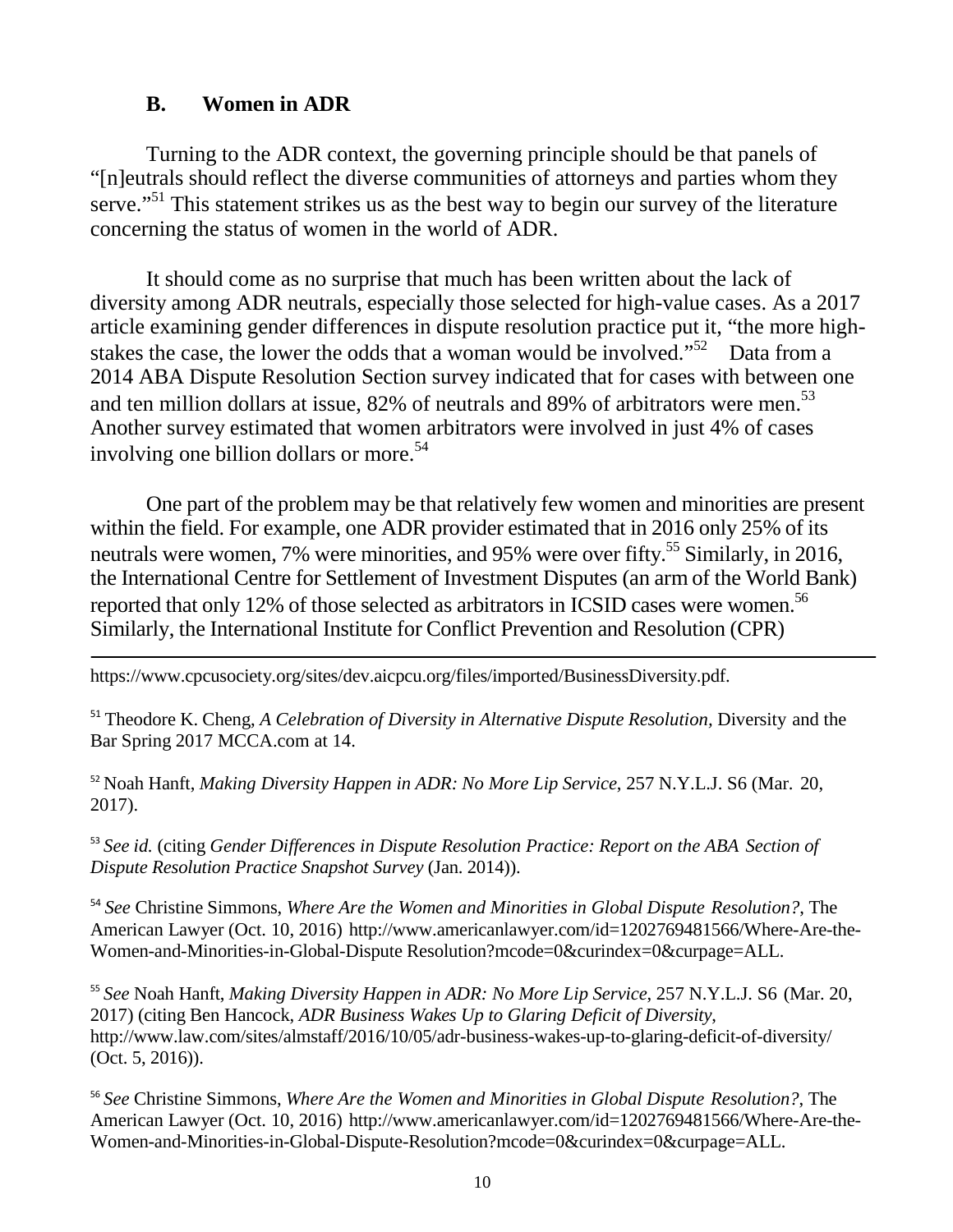reported that of more than 550 neutrals who serve on its worldwide panels, about 15% are women and 14% are minorities.<sup>57</sup>

One of the concerns raised by this lack of diversity among neutrals is that it diminishes the legitimacy of the process.<sup>58</sup> But as one recent article in the New York Law Journal suggests, it may be even harder to take steps to improve diversity within ADR than it is to do so in law firms given the incentives of key stakeholders in the ADR context.<sup>59</sup> In particular, the article argues that law firms may be more inclined to recommend familiar, well-established (likely male) neutrals with the intent of trying to achieve a favorable outcome, and their clients may be more willing to accept their lawyers' recommendations for that same reason.<sup>60</sup>

Comparing ADR statistics with those of the judiciary is revealing. Approximately 33% of federal judges are women and 20% are minorities—which is far ahead of the numbers in the world of ADR.<sup>61</sup> Despite ADR's "quasi-public" nature, it remains a private and confidential enterprise for which gender and racial statistics for ADR providers are not fully available.<sup>62</sup>Nonetheless, the information that is available reveals a stark underrepresentation of women and minority arbitrators and mediators.  $63$  In short, the overwhelming percentage of neutrals are white men and the lowest represented group is minority women. It is no wonder that one attorney reported that, in her twenty-three years of practice, she had just three cases with non-white male neutrals.<sup>64</sup>

<sup>59</sup> *See* Noah Hanft, *Making Diversity Happen in ADR: No More Lip Service*, 257 N.Y.L.J. S6 (Mar. 20, 2017) (citing Ben Hancock, *ADR Business Wakes Up to Glaring Deficit of Diversity*[,](http://www.law.com/sites/almstaff/2016/10/05/adr-business-wakes-up-to-glaring-deficit-of-) [http://www.law.com/sites/almstaff/2016/10/05/adr-business-wakes-up-to-glaring-deficit-of](http://www.law.com/sites/almstaff/2016/10/05/adr-business-wakes-up-to-glaring-deficit-of-)diversity/ (Oct. 5, 2016)).

<sup>60</sup> *See id*.

<span id="page-12-0"></span><sup>61</sup> Laura A. Kaster, et al., *The Lack of Diversity in ADR—and the Current Beneath*, American Inns of Court (Mar./Apr. 2017) at 14.

<sup>62</sup> Ben Hancock, *ADR Business Wakes Up to Glaring Deficit of Diversity*, Law.com (Oct. 5, 2016); *see also* Laura A. Kaster, *Choose Diverse Neutral to Resolve Disputes—A Diverse Panel Will Improve Decision Making* ("Because alternative dispute resolution is a privatization of otherwise public court systems, it is . . . valid to compare the public judiciary to private neutrals in commercial arbitration.").

<sup>63</sup> *ABA Presidential Task Force on Gender Equity and the Commission on Women in the Profession, Power of the Purse: How General Counsel Can Impact Pay Equity for Women Lawyers* (2013).

<span id="page-12-1"></span><sup>64</sup> Ben Hancock, *ADR Business Wakes Up to Glaring Deficit of Diversity*, Law.com (Oct. 5, 2016).

<sup>57</sup> Ben Hancock, *ADR Business Wakes Up to Glaring Deficit of Diversity,* Law.com (Oct. 5, 2016).

<sup>58</sup> *See* Christine Simmons, *Where Are the Women and Minorities in Global Dispute Resolution?*, The American Lawyer (Oct. 10, 2016) [http://www.americanlawyer.com/id=1202769481566/Where-Are-the-](http://www.americanlawyer.com/id%3D1202769481566/Where-Are-the-Women-and-Minorities-in-)[Women-and-Minorities-in-G](http://www.americanlawyer.com/id%3D1202769481566/Where-Are-the-Women-and-Minorities-in-)lobal-Dispute-Resolution?mcode=0&curindex=0&curpage=ALL.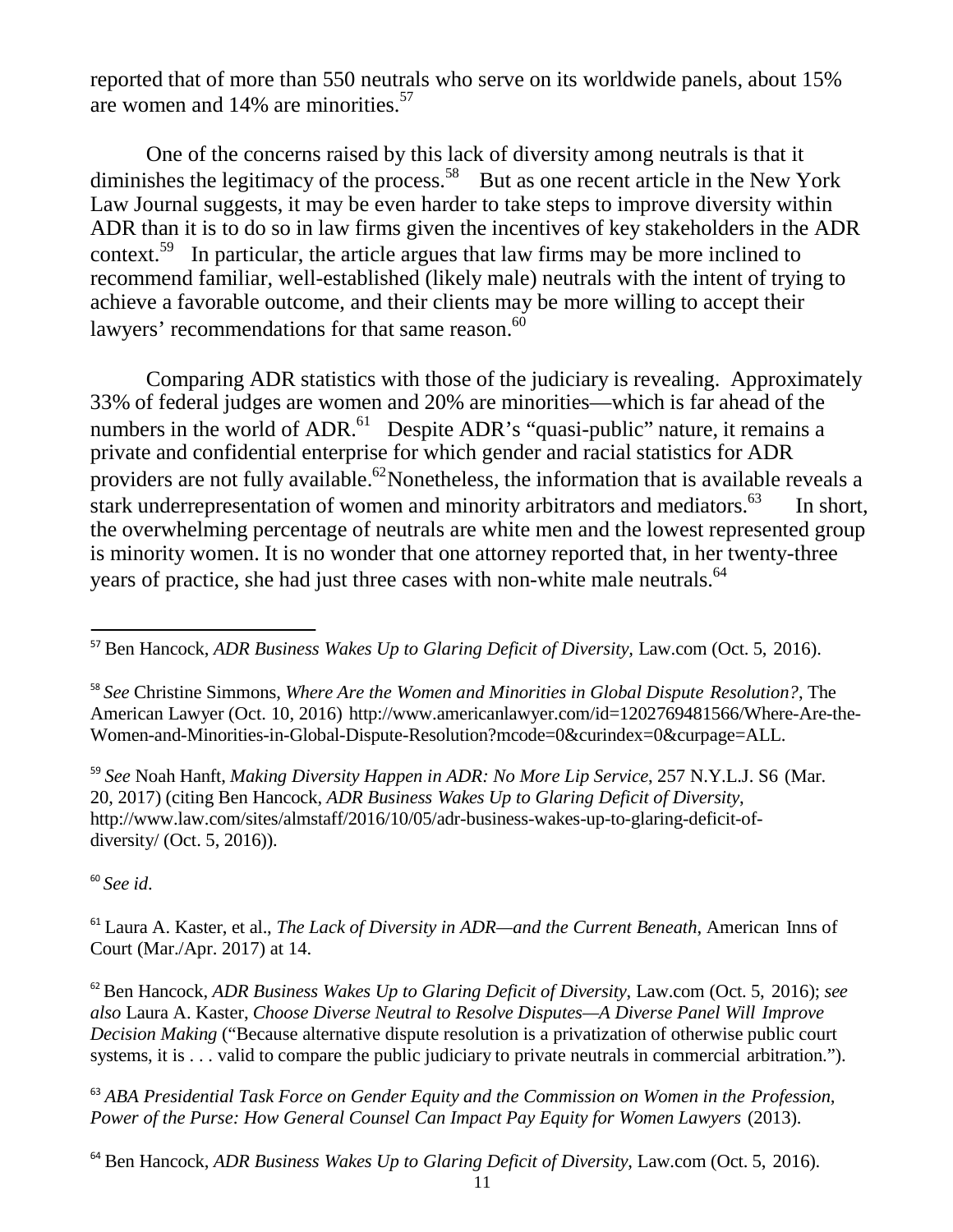The homogeneity within the ADR field is even worse at the case-specific level. A 2014 survey published by the American Bar Association indicated a clear disparity in the types of cases for which women neutrals were selected: whereas 57% of neutrals in family, elder, and probate cases were women, this figure was just 37% for labor and employment actions, 18% for corporate and commercial cases, and 7% for intellectual property cases.[65](#page-13-0)

Some have theorized that the reason for the lack of diversity within ADR—both in the neutrals available for selection and the types of cases for which diverse neutrals are selected—is a "chronological lag": most neutrals who are actually selected are retired judges or lawyers with long careers behind them, who comprise a pool of predominantly white males.<sup>66</sup> But, women have been attending law school at equal rates as men for more than ten years and there is no dearth of qualified female practitioners.<sup>67</sup> Accordingly, other important but difficult to overcome factors may include implicit bias by lawyers or their related fear of engaging neutrals who may not share their same background (and therefore, who they believe may arrive at an unfavorable decision).<sup>68</sup> This cannot be an excuse: "the privatization of dispute resolution through ADR ... cannot alter the legitimacy of requiring that society's dispute resolution professionals, who perform a quasi-public function, reflect the population at large."<sup>69</sup>

This disparity continues to exist despite the well-documented benefits for all stakeholders of diversity in decision-making processes. Indeed, studies indicate that "when arbitration involves a panel of three, the parties are likely to have harder working panelists and a more focused judgment from the neutrals if the panel is diverse. $170^\circ$  This is because "when members of a group notice that they are socially different from one another, . . . they assume they will need to work harder to come to a consensus. . . . [T]he hard work can lead to better outcomes."<sup>71</sup> In order to move the needle on diversity in the ADR field, especially with respect to lawyers' selection of neutrals which is arguably the

<span id="page-13-0"></span> $\overline{^{65}$  *Id.* 

<sup>66</sup> *Id.*

<sup>67</sup> David H. Burt, *et al.*, *Why Bringing Diversity to ADR Is a Necessity*, ACC Docket at 44 (Oct. 2013).

<sup>68</sup> *Id.*; *see also* Ben Hancock, *ADR Business Wakes Up to Glaring Deficit of Diversity*, Law.com (Oct. 5, 2016).

<sup>69</sup> Laura A. Kaster, *Why and How Corporations Must Act Now to Improve ADR Diversity*, Corporate Disputes (Jan.-Mar. 2015).

<sup>70</sup> Laura A. Kaster, *Choose Diverse Neutral to Resolve Disputes—A Diverse Panel Will Improve Decision Making*.

 $^{71}$ *Id.*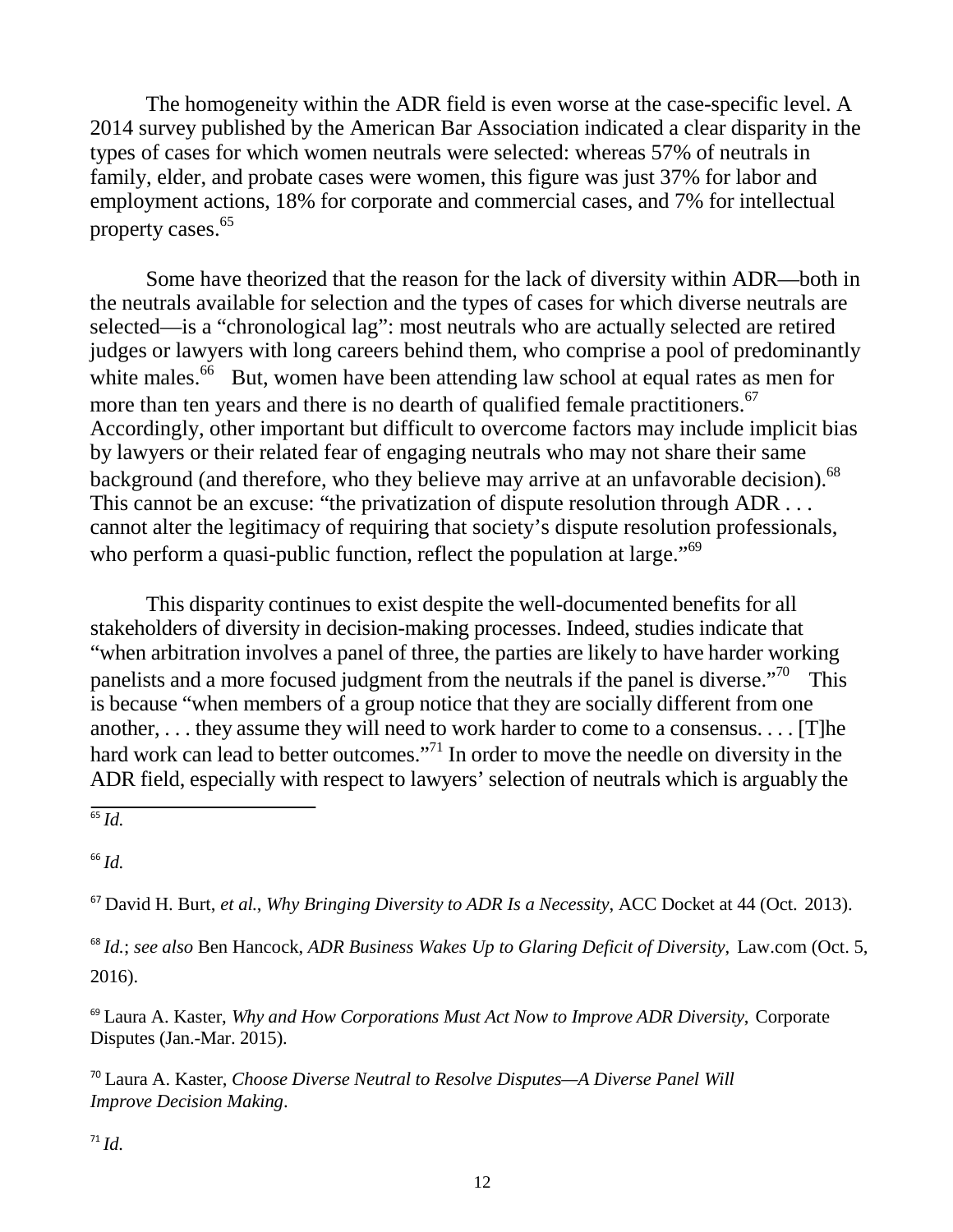largest driver of the composition of ADR panels, "[w]hat may be missing is the firm belief that diversity matters not just for basic fairness and social equity but also for better judgment."<sup>72</sup>

In a recent article, Theodore Cheng, an ADR specialist, described what he sees as the failure of the legal community to accept the fact that diversity in the selection of neutrals is both necessary and beneficial. He begins by noting that "the decision-making process is generally improved, resulting in normatively better and more correct outcomes, when there exist different points of view."<sup>73</sup> Cheng then notes the gap between the commitment to diversity by companies in their own legal departments versus their commitment to diversity in the ADR process.

The efforts on the part of corporate legal departments to ensure diverse legal teams does not appear to extend to the selection of neutrals – a task routinely delegated to outside counsel. Mr. Cheng's article explains that outside counsel may be afraid of taking a chance on an unknown quantity for fear that they might be held responsible for an unsatisfactory result. Accordingly, they tend to select known quantities, relying on recommendations from within their firms or from friends, which tends to produce the usual suspects – overwhelmingly lawyers like themselves – i.e., older white males. There is also "a failure to acknowledge and address unconscious, implicit biases that permeate any decision-making process."<sup>74</sup> The author concludes that there are many qualified women and minorities available to be selected as neutrals but those doing the selections have somehow failed to recognize that this service – like any other service provided to corporate entities – must consider the need for diversity.

Mr. Cheng also stresses why diversity in ADR is important. His article notes that ADR is the privatization of a public function and it is therefore important that the neutrals be diverse and reflect the communities of attorneys and litigants they serve. Secondly, the author notes (as have many others) that better decisions are made when different points of view are considered. The addition of new perspectivesis always a benefit. Some ADR providers are taking steps to document and address the problem. For example, the International Institute for Conflict Prevention and Resolution has developed the following DiversityCommitment which any company can sign: "We ask that our outside law firms and counterparties include qualified diverse neutrals among any list of neutrals or arbitratorsthey propose. We will do the same with the lists we provide."<sup>75</sup> Similarly, the American Arbitration Association has committed to ensuring that 20% of the arbitrators on the lists it provides to the parties are

<sup>72</sup> *Id.*

<sup>73</sup> *Id.* (citing Scott Page, *The Difference: How the Power of Diversity Creates Better Groups, Firms, Schools and Societies* (Princeton Univ. Press 2017) and James Surowiecki, *The Wisdom of Crowds* (Anchor Books 2004)).

<span id="page-14-0"></span><sup>74</sup> *Id.* at 19.

<sup>75</sup> Laura A. Kaster, *Why and How Corporations Must Act Now to Improve ADR Diversity*, Corporate Disputes (Jan.-Mar. 2015).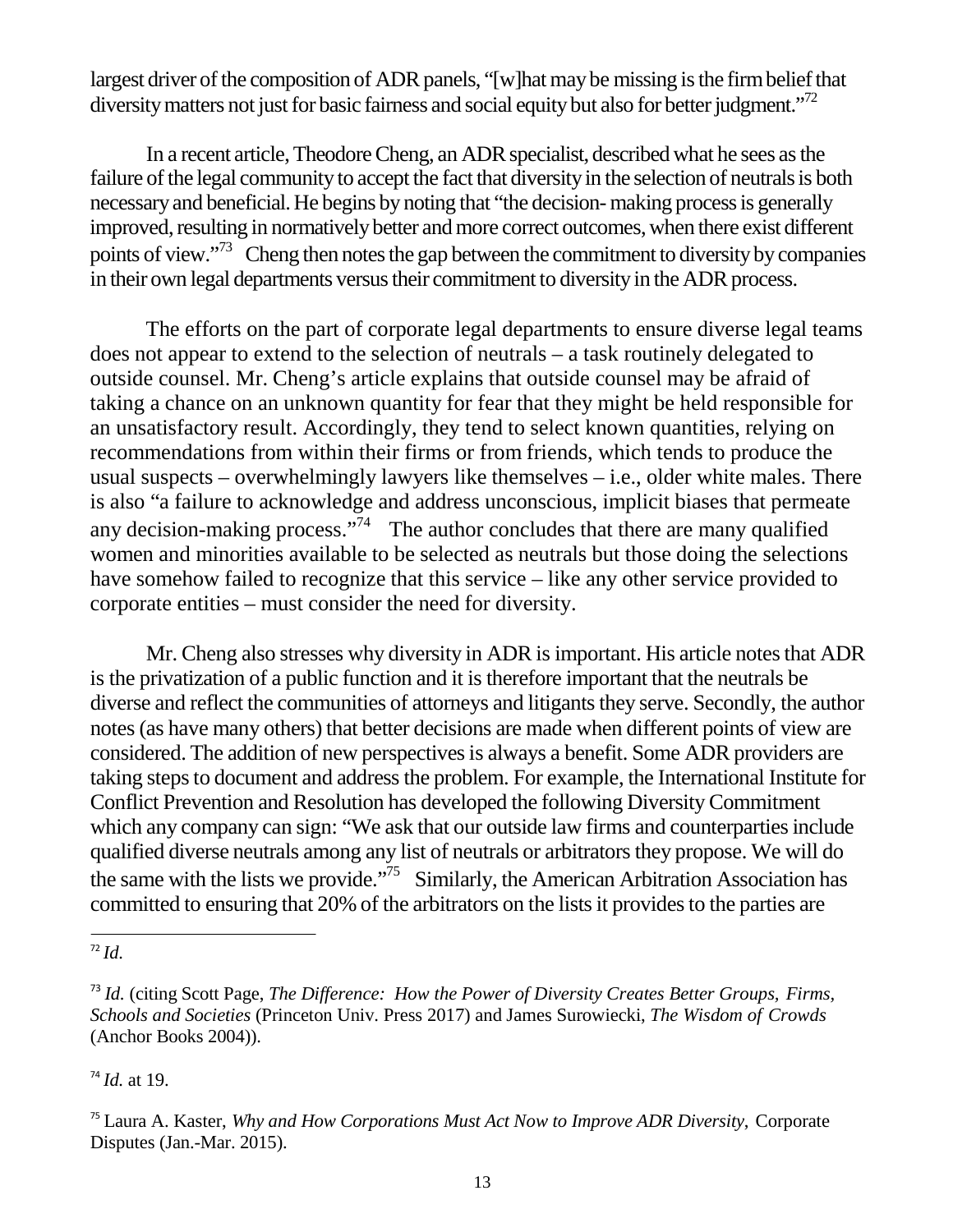diverse candidates.<sup>76</sup> Although such initiatives are promising, the role of the parties is just as important: it is incumbent upon law firms, lawyers, and clients to select diverse neutrals.

#### <span id="page-15-0"></span>**III. Survey: Methodology and Findings**

The task force's survey began with the creation of two questionnaires both drafted by the task force.<sup>77</sup> The first questionnaire was directed to federal and state judges sitting throughout New York. This questionnaire was designed to be an observational study that asked judges to record the presence of speaking counsel by gender in all matters in their courtrooms occurring between approximately September 1, 2016 and December 31, 2016. The second questionnaire was directed to various ADR providers asking them to record by gender both the appearance of counsel in each proceeding and the gender of the neutral conducting the proceeding.

The focus of the first survey was to track the participation of women as lead counsel and trial attorneys in civil and criminal litigation. While there have been many anecdotal studies about women attorneys' presence in the courtroom, the task force believes its survey to be the first study based on actual courtroom observations by the bench. The study surveyed proceedings in New York State at each level of court—trial, intermediate, and court of last resort—in both state and federal courts. Approximately 2,800 questionnaires were completed and returned. The cooperation of the judges and courthouse staff was unprecedented and remarkable: New York's Court of Appeals, all four Appellate Divisions, and Commercial Divisions in Supreme Courts in counties from Suffolk to Onondaga to Erie participated. The United States Court of Appeals for the Second Circuit provided assistance compiling publicly available statistics and survey responses were provided by nine Southern District of New York Judges (including the Chief Judge) and Magistrate Judges and District and Magistrate Judges from the Western District of New York.

The results of the survey are striking:  $78$ 

• Female attorneys represented just 25.2% of the attorneys appearing in commercial and criminal cases in courtrooms across New York.

• Female attorneys accounted for 24.9% of lead counsel roles and 27.6% of additional counsel roles.

- The most striking disparity in women's participation appeared in
- <sup>76</sup> Ben Hancock, *ADR Business Wakes Up to Glaring Deficit of Diversity*, Law.com (Oct. 5, 2016).
- <span id="page-15-1"></span> $77$  Each questionnaire is attached hereto as Appendix A.

<span id="page-15-2"></span><sup>&</sup>lt;sup>78</sup> Survey results in chart format broken down by Court are attached hereto as Appendix B.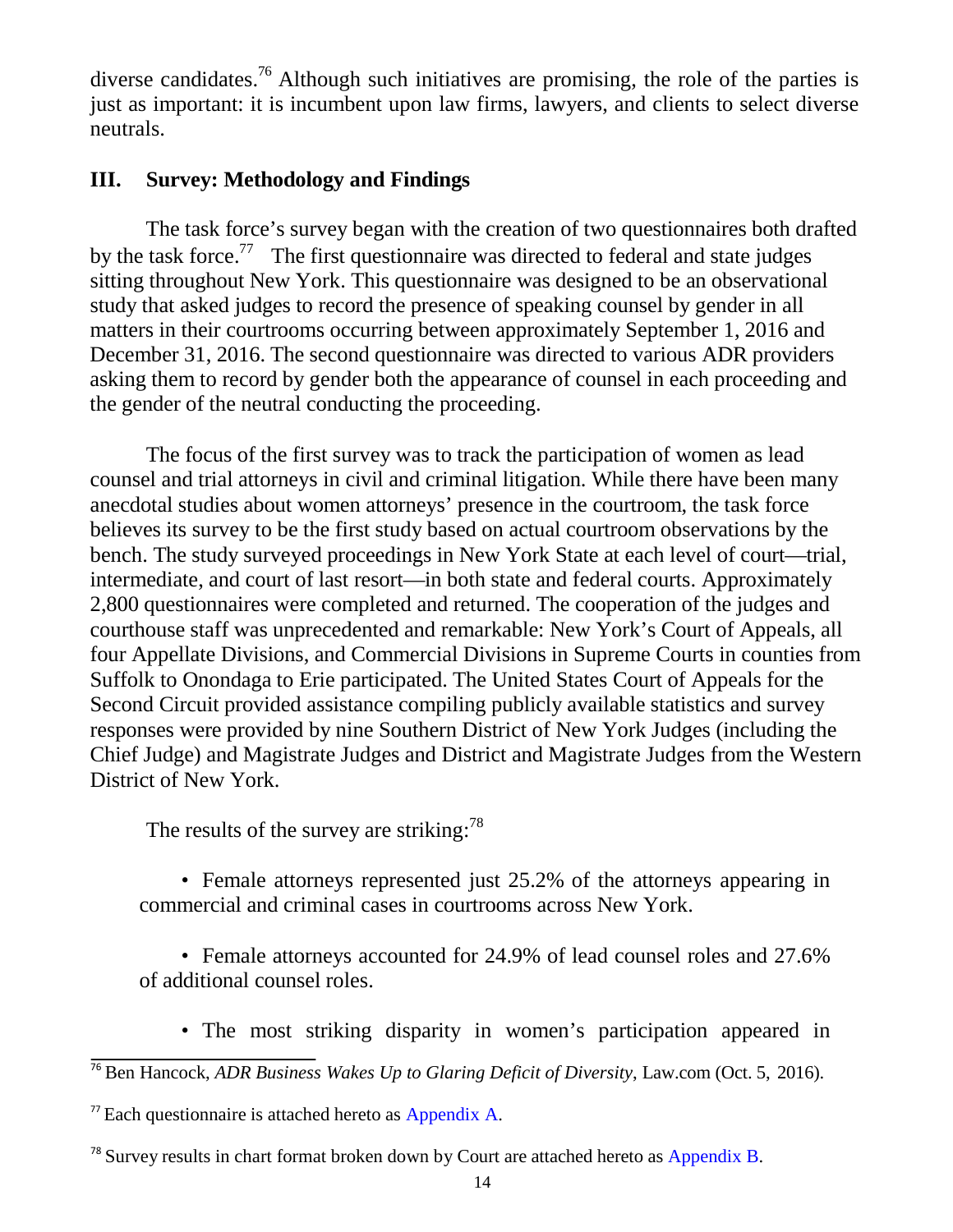complex commercial cases: women's representation as lead counsel shrank from 31.6% in one-party cases to 26.4% in two-party cases to 24.8% in threeto-four-party cases and to 19.5% in cases involving five or more parties. In short, the more complex the case, the less likely that a woman appeared as lead counsel.

The percentage of female attorneys appearing in court was nearly identical at the trial level (24.7%) to at the appellate level (25.2%). The problem is slightly worse downstate  $(24.8\%)$  than upstate  $(26.2\%)$ .<sup>79</sup>

In New York federal courts, female attorneys made up 24.4% of all attorneys who appeared in court, with 23.1% holding the position of lead counsel. In New York State courts, women made up 26.9% of attorneys appearing in court and 26.8% of attorneys in the position of lead counsel.

One bright spot is public interest law (mainly criminal matters), where female lawyers accounted for 38.2% of lead counsel and 30.9% of attorneys overall. However, in private practice (including both civil and criminal matters), female lawyers only accounted for 19.4% of lead counsel. In sum, the low percentage of women attorneys appearing in a speaking role in courts was found at every level and in every type of court: upstate and downstate, federal and state, trial and appellate, criminal and civil, ex parte applications and multi-party matters. Set forth below is the breakout in all courtrooms—state, federal, regional, and civil/criminal.

#### **A. Women Litigators in New York State Courts**

<span id="page-16-0"></span>The view from the New York Court of Appeals is particularly interesting. The statistics collected from that Court showed real progress—perhaps as a result of female leadership of that court, now headed by Chief Judge Janet DiFiore and past Chief Judge Judith S. Kaye, as well as the fact that the Court has had a majority of women judges for more than ten years. Of a total of 137 attorneys appearing in that Court, female attorneys made up 39.4%. This percentage held whether the females were lead or second chair counsels. In cases in which at least one party was represented by a public sector office, women attorneys were in the majority at 51.3%. Of the appearances in civil cases, 30% were by female attorneys. The figure in criminal cases was even higher—female attorneys made up 46.8% of all attorneys appearing in those cases.

Similarly, female attorneys in the public sector were well represented in the Appellate Divisions, approaching the 50% mark in the Second Department. The picture

<span id="page-16-1"></span> $79$  The task force recognizes that the statistics reported herein may have been affected by which Judges agreed to participate in the survey and other selection bias inherent in any such type of survey. It thus is possible that there is a wider gap between the numbers of women versus men who have speaking roles in courtrooms throughout New York State than the gap demonstrated by the task force's study.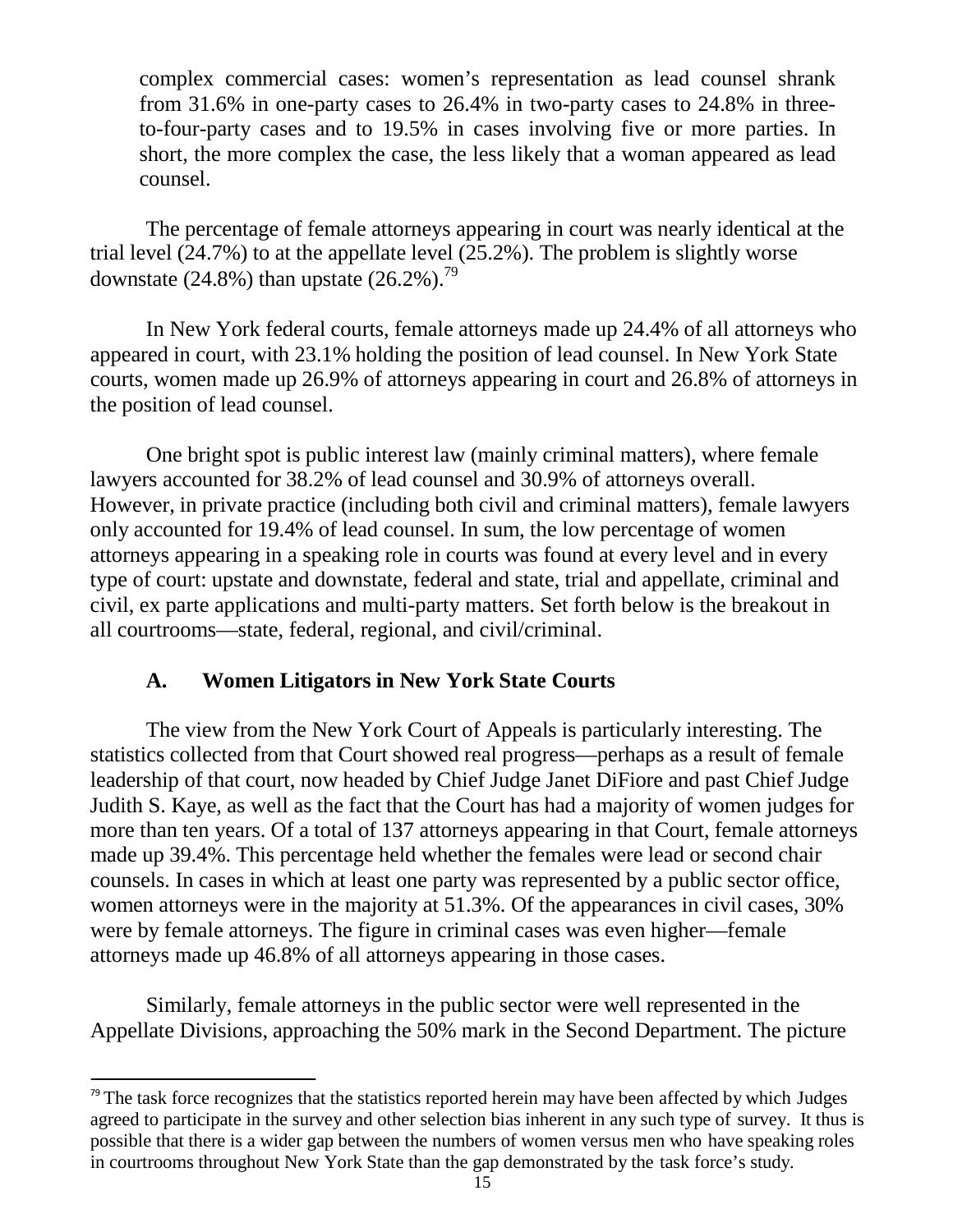was not as strong in the upstate Appellate Divisions, where, even in cases involving a public entity, women were less well represented (32.6% in the Third Department and 35.3% in the Fourth Department). Women in the private sector in Third Department cases fared worst of all, where they represented 18% of attorneys in the lead and only 12.5% of attorneys in any capacity verses 36.18% of private sector attorneys in the First Department (for civil cases).

Set forth below are some standout figures by county:

• Female public sector attorneys in Erie County represented a whopping 88.9% of all appearances, although the number (n=9) was small.

• Female attorneys in Suffolk County were in the lead position just 13.5% of the time.

• Although the one public sector attorney in Onondaga County during the study period was female, in private sector cases, women represented just 22.2% of all attorneys appearing in state court in that county.

While not studied in every court, the First Department further broke down its statistics for commercial cases and the results are not encouraging. Of the 148 civil cases heard by the First Department during the survey period for which a woman argued or was lead counsel, only 22 of those cases were commercial disputes, which means that women attorneys argued or were lead counsel in only 5.37% of commercial appeals compared to 36.18% for all civil appeals. Such disparity suggests that women are not appearing as lead counsel for commercial cases, which often involve high stakes business-related issues and large dollar amounts.

## **B. Women Litigators in Federal Courts**

<span id="page-17-0"></span>Women are not as well represented in the United States Court of Appeals for the Second Circuit as they are in the New York Court of Appeals. Of the 568 attorneys appearing before the Second Circuit during the survey period, 20.6% were female again, this number held regardless of whether the women were in the lead or in supporting roles. Women made up 35.8% of public sector attorneys but just 13.8% of the private attorneys in that court. Women represented a higher percentage of the attorneys in criminal cases (28.1%) than in civil cases (17.5%).

The Southern District of New York's percentages largely mirrored the sample overall, with women representing 26.1% of the 1627 attorneys appearing in the courtrooms of judges who participated in the survey—24.7% in the role of lead counsel. One anomaly in the Southern District of New York was in the courtroom of the Honorable Deborah A. Batts, where women represented 46.2% of the attorneys and 45.8% of the lead attorneys.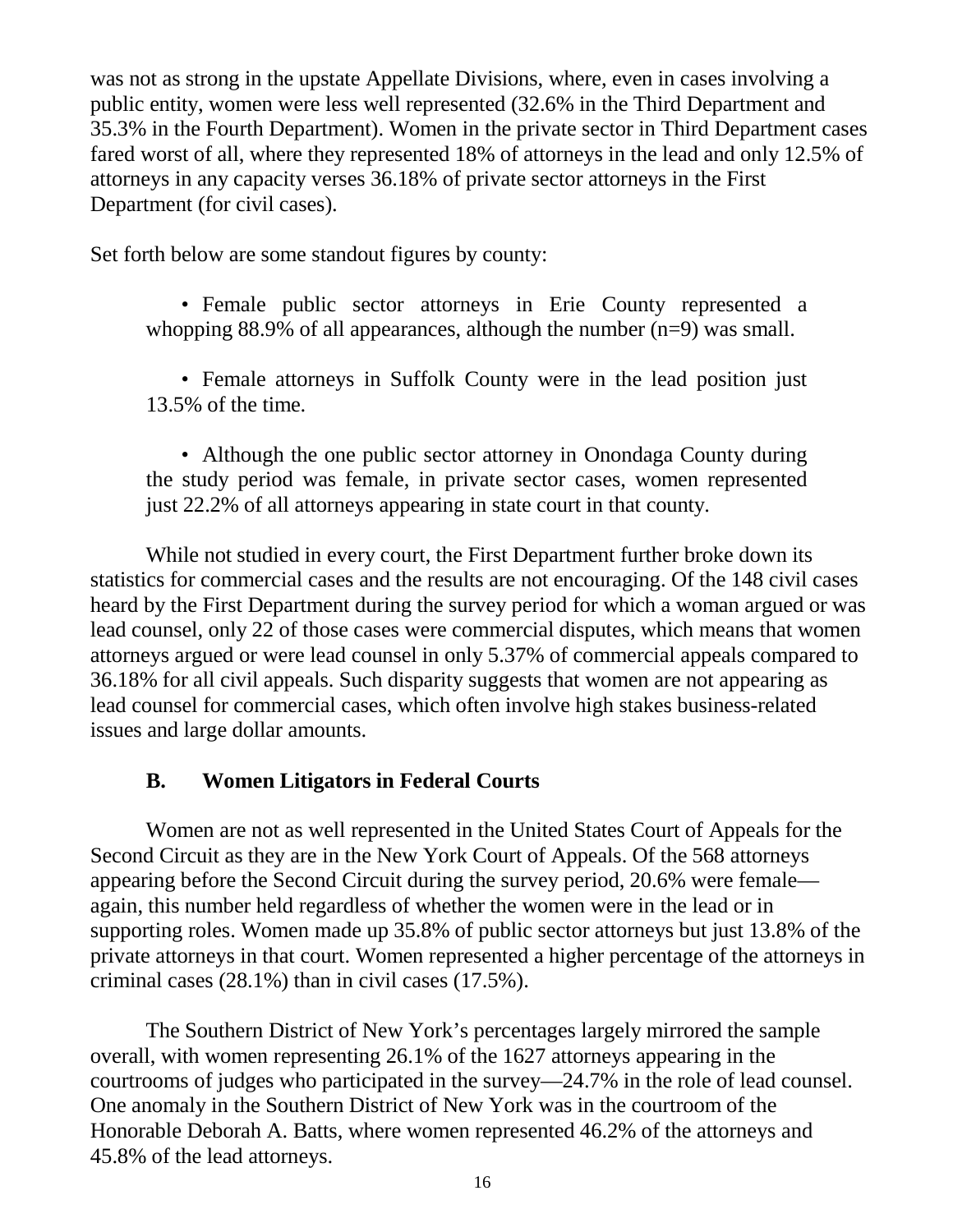The figures from the Western District of New York fell somewhat below those from the Southern District of New York, again mirroring the slightly lower percentages of female attorneys' participation upstate in state courts as well: 22.9% of the attorneys appearing in the participating Western District of New York cases were women, and 20.8% of the lead attorneys were women.

Overall, women did slightly better in state courts (26.9% of appearances and 25.3% of lead appearances), than in federal courts (24.4% of appearances and 23.1% in the lead).

#### **C. Women Litigators: Criminal & Civil; Private & Public**

<span id="page-18-0"></span>As has been noted in other areas, female attorneys are better represented among lawyers in criminal cases (30.9%) than in civil cases (23.2%), regardless of trial or appellate court or state or federal court. The difference is explained almost entirely by the difference between female attorneys in the private sector (22.5%) compared to female attorneys in the public sector, particularly with respect to prosecutors and state or federal legal aid offices, which provide services to indigent defendants (totaling 37.0%).

Similarly, women made up 39.6% of the attorneys representing public entities such as the state or federal government but just 18.5% of lawyers representing private parties in civil litigation.

Overall, female attorneys were almost twice as likely to represent parties in the public sector (38.2% of the attorneys in the sample) than private litigants (19.4%).

Across the full sample, women made up 24.9% of lead counsel and 27.6% of additional counsel.

All these survey findings point to the same conclusion: female attorneys in speaking roles in court account for just about a quarter of counsel who appear in state and federal courts in New York. The lack of women attorneys with speaking roles in court is widespread across different types of cases, varying locations, and at all levels of courts.<sup>[80](#page-18-1)</sup>

<span id="page-18-1"></span><sup>80</sup> The survey did not include family or housing courts. Accordingly, the percentage of women in speaking roles who appear in those courts may be higher, especially in family court as that area of the law tends to have a greater percentage of women practitioners. *See* Vivia Chen, *Do Women Really Choose the Pink Ghetto?; Are women opting for those lower-paying practices or is there an invisible hand that steers them there*?, The American Lawyer (Apr. 26, 2017[\),](http://www.americanlawyer.com/id%3D1202784558726) [http://www.americanlawyer.com/id=1202784558726.](http://www.americanlawyer.com/id%3D1202784558726)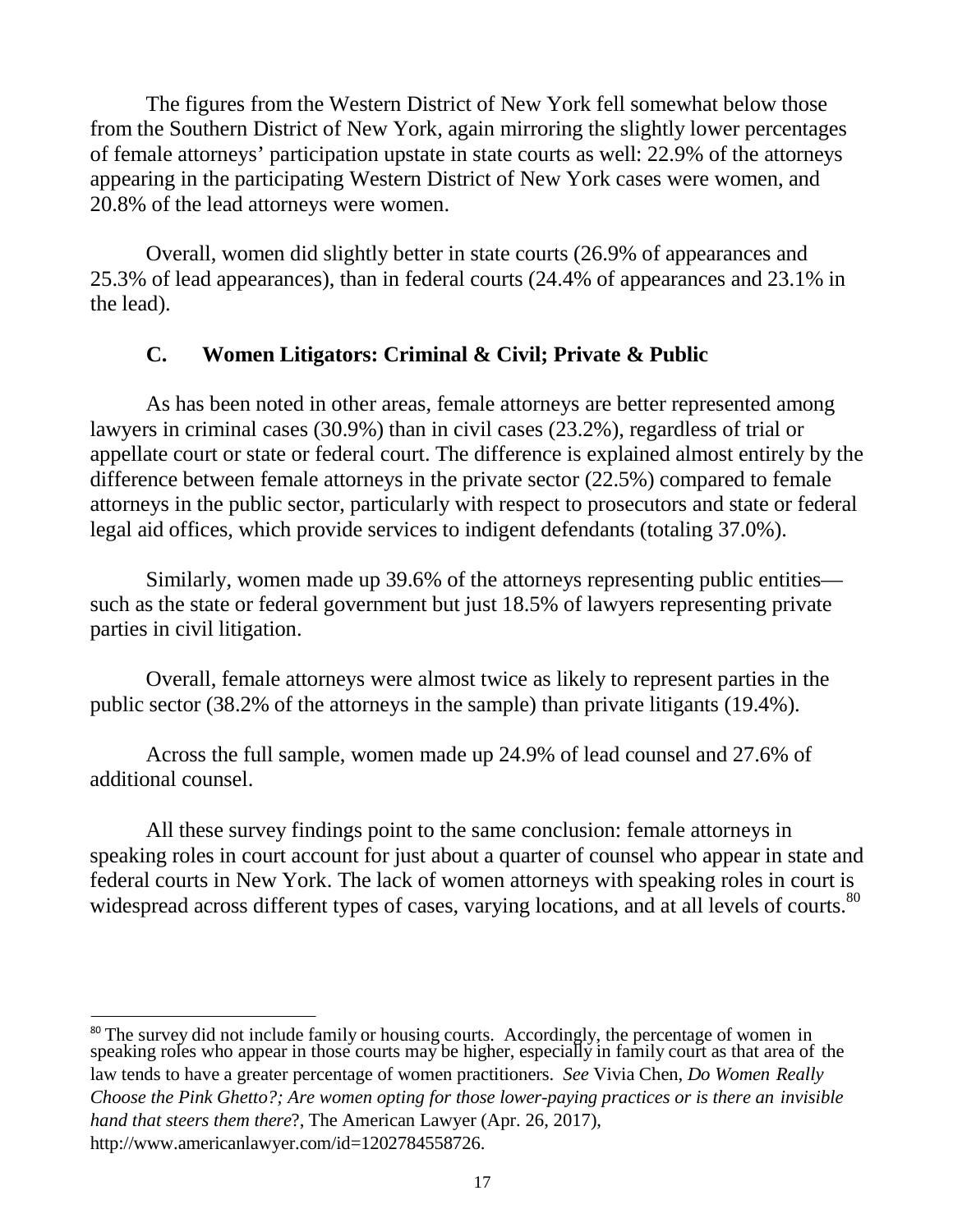## **D. Women in Alternative Dispute Resolution**

<span id="page-19-0"></span>The view from the world of ADR is slightly more positive for women, although more progress is needed. Two leading ADR providers gathered statistics on the proceedings conducted by their neutrals. In a sample size of 589 cases, women were selected as arbitrators 26.8% of the time and selected as mediators about half the time (50.2%). In a small sample size of two cases, women provided 50% of the neutral analyses but they were not chosen as court referees in either of those two cases.

Data from another major ADR provider revealed that women arbitrators comprised between 15-25% of all appointments for both domestic and foreign arbitrations.

## <span id="page-19-1"></span>**IV. Going Forward: Suggested Solutions**

The first step in correcting a problem is to identify it. To do so, as noted by this report and the ALM Intelligence study referenced above in its "Gender Diversity Best Practices Checklist"—the metrics component—firms need data.<sup>81</sup> Regular collection and review of data keeps the "problem" front and center and ideally acts as a reminder of what needs to be done. Suggesting solutions, such as insisting within law firms that women have significant roles on trial teams or empowering female attorneys to seek out advancement opportunities for themselves, is easy to do. Implementing these solutions is more challenging. $82$ 

## <span id="page-19-2"></span>**Litigation Context**

# **A. Women's Initiatives**

Many law firms have started Women's Initiatives designed to provide female attorneys with the tools they need to cultivate and obtain opportunities for themselves and to place themselves in a position within their firms to gain trial and courtroom experience. The success of these initiatives depends on "buy in" not only from all female attorneys, but also from all partners. Data supports the fact that the most successful

<span id="page-19-3"></span><sup>81</sup>Daniella Isaacson, ALM Intelligence, *Where Do We Go From Here?: Big Law's Struggle With Recruiting and Retaining Female Talent* (Apr. 2017) at 12; *see also* Meghan Tribe, *Study Shows Gender Diversity Varies Widely Across Practice Areas*. The Am Law Daily (Apr. 17, 2017[\)](http://www.americanlawyer.com/id%3D1202783889472/Study-Shows-Gender-Diversity-Varies-) [http://www.americanlawyer.com/id=1202783889472/Study-Shows-Gender-Diversity-Varies-](http://www.americanlawyer.com/id%3D1202783889472/Study-Shows-Gender-Diversity-Varies-)Widely-Across-Practice-Areas.

<span id="page-19-4"></span> $82$  A summary of the suggestions contained in the report are attached hereto as Appendix C. Many of the suggestions for law firms contained in this report may be more applicable to large firms than small or mid-size firms but hopefully are sufficiently broad based to provide guidance for all law firms.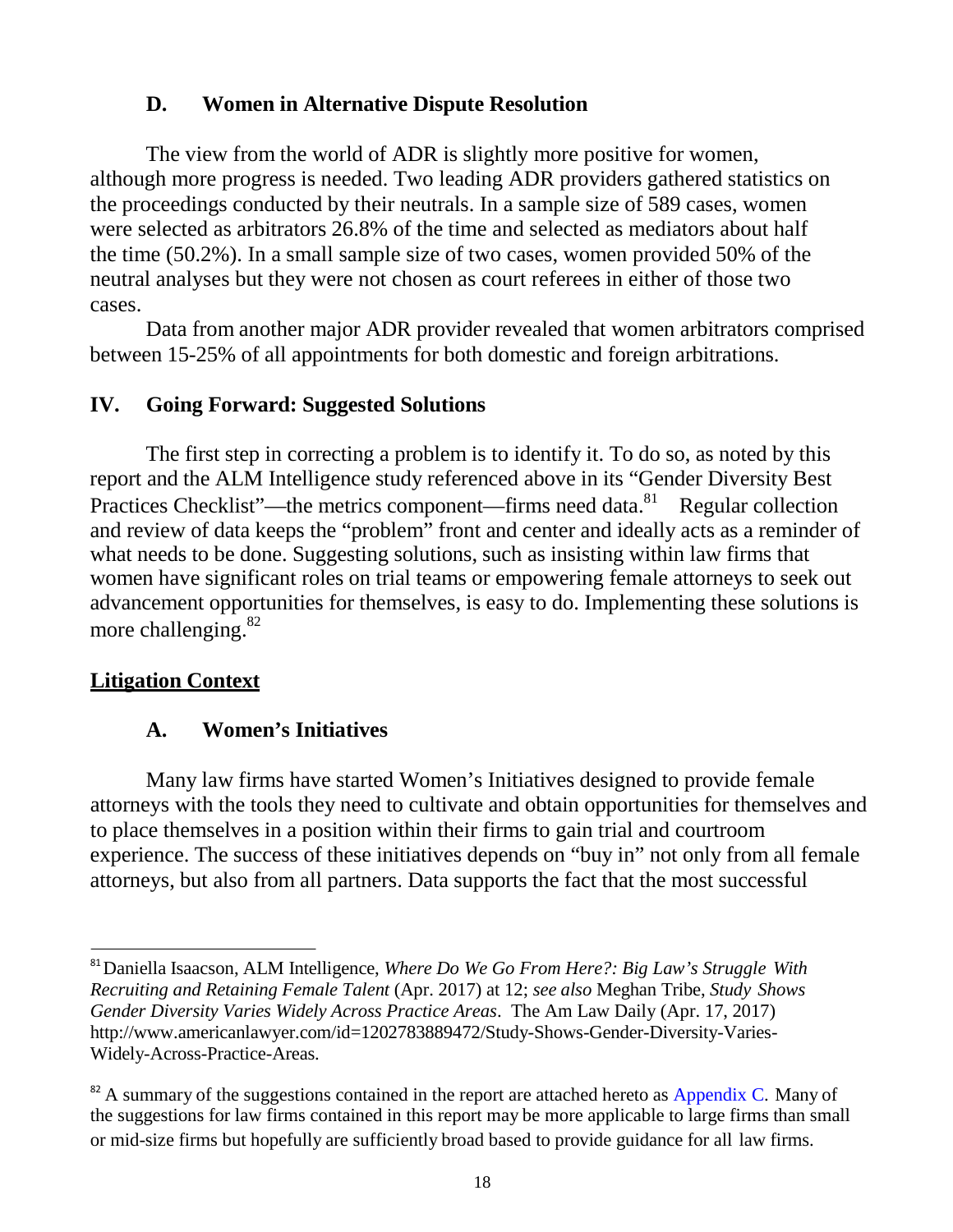Women's Initiative programs depend on the support from all partners and associates.<sup>83</sup>

One suggestion is that leaders in law firms—whether male or female—take on two different roles. The first is to mentor female attorneys with an emphasis on the mentor discussing various ways in which the female attorney can gain courtroom experience and eventually become a leader in the firm. The second is to provide "hands on" experience to the female attorneys at the firm by assigning them to work with a partner who will not only see that they go to court, but that they also participate in the courtroom proceedings. It is not enough simply to bring an associate to court and have her sit at counsel table while the partner argues the matter. Female associates need opportunities to argue the motion under the supervision of the partner.<sup>[84](#page-20-1)</sup>

Similarly, instead of only preparing an outline for a direct examination of a witness or preparing exhibits to be used during a direct examination, the associate also should conduct the direct examination under the supervision of the partner. While motions and examinations of witnesses at hearings and trials take place in the courtroom, the same technique also can be applied to preparing the case for trial.

Female attorneys should have the opportunity early in their careers to conduct a deposition—not just prepare the outline for a partner. The same is true of defending a deposition. In public sector offices—such as the Corporation Counsel of the City of New York, the Attorney General of the State of New York, District Attorney's Offices and U.S. Attorney's Offices—junior female attorneys have such opportunities early in their careers and on a regular basis. They thus are able to learn hands-on courtroom skills, which they then can take into the private sector after government service.

Firm management, and in particular litigation department heads, also should be educated on how to mentor and guide female attorneys. They should also be encouraged to proactively ensure that women are part of the litigation team and that women on the litigation team are given responsibilities that allow them to appear and speak in court. Formal training and education in courtroom skills should be encouraged and made a part of the law firm initiative. Educational sessions should include mock depositions, oral arguments, and trial skills. These sessions should be available to all junior attorneys, but the firm's Women's Initiative should make a special effort to encourage female attorneys to participate in these sessions.

<span id="page-20-0"></span><sup>83</sup> *See* Victoria Pynchon, *5 Ways to Ensure Your Women's Initiative Succeeds*[,](http://www.forbes.com/sites/shenegotiates/2012/05/14/5-ways-to-ensure-your-womens-initiative-) [http://www.forbes.com/sites/shenegotiates/2012/05/14/5-ways-to-ensure-your-womens-initiative](http://www.forbes.com/sites/shenegotiates/2012/05/14/5-ways-to-ensure-your-womens-initiative-)succeeds/#20a31614ff92 (May 14, 2012) (citing Lauren Stiller Rikleen, *Ending the Gauntlet, Removing Barriers to Women's Success in the Law* (2006)).

<span id="page-20-1"></span><sup>&</sup>lt;sup>84</sup> Understandably, all partners, especially women partners, are under tremendous pressures themselves on any given matter. As a result, delegating substantive work to junior attorneys may not always be feasible.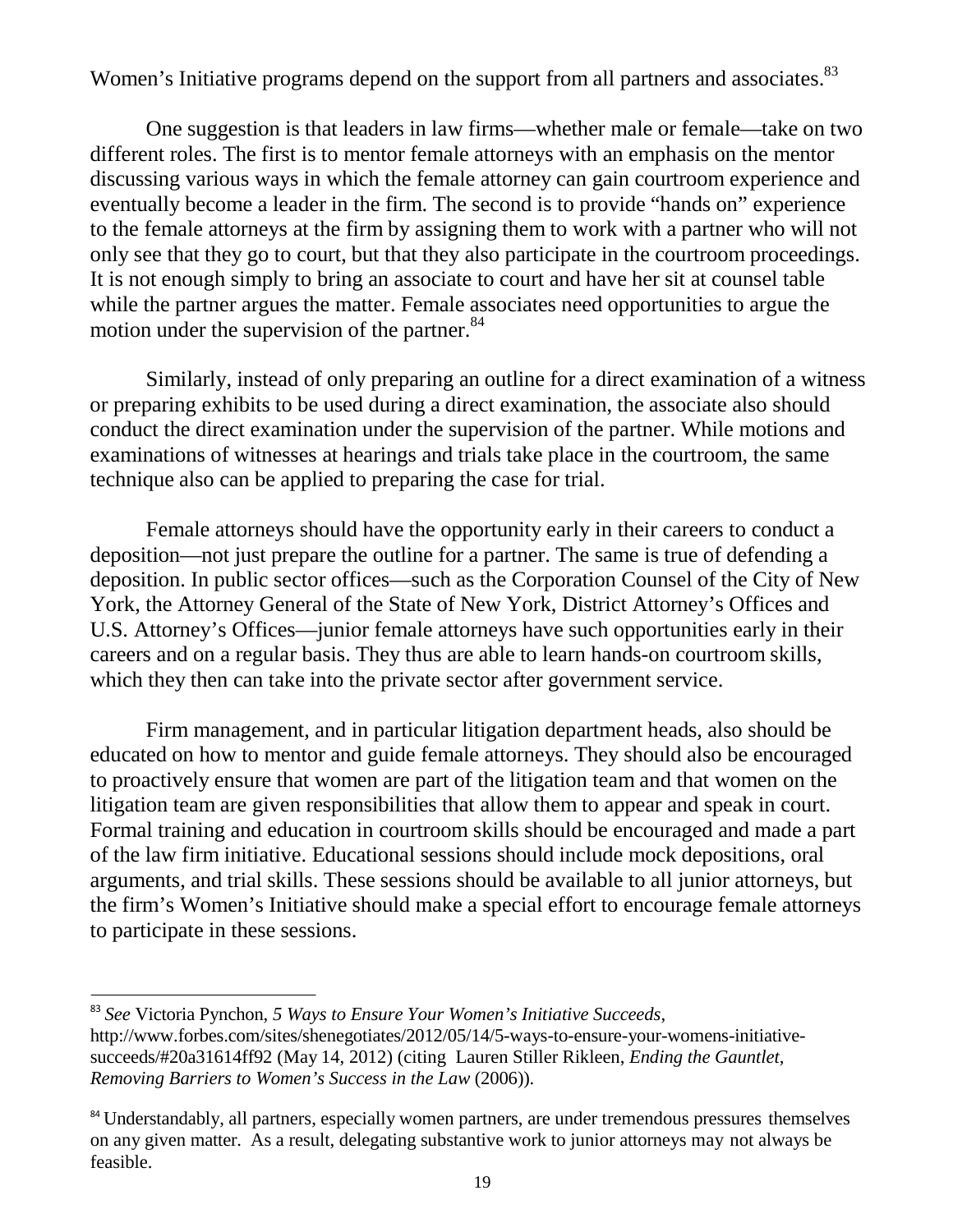Data also has shown that female attorneys in the private sector may not be effective in seeking out or obtaining courtroom opportunities for themselves within their firm culture. It is important that more experienced attorneys help female attorneys learn how to put themselves in a position to obtain courtroom opportunities. This can be accomplished, at least in part, in two ways. First, female attorneys from within and outside the firm should be recruited to speak to female attorneys and explain how the female attorney should put herself in a position to obtain opportunities to appear in court. Second, women from the business world should also be invited to speak at Women's Initiative meetings and explain how they have achieved success in their worlds and how they obtained opportunities. These are skills that cross various professions and should not be ignored.

Partners in the firms need to understand that increasing the number of women in leadership roles in their firms is a benefit, not only to the younger women in the firm but to them as well. Education and training of all firm partners is the key to the success of any Women's Initiative.

A firm's Women's Initiative also should provide a forum to address other concerns of the firm's female attorneys. This should not be considered a forum for "carping," but for making and taking concrete and constructive steps to show and assist female attorneys in learning how to do what is needed to obtain opportunities in the courtroom and take a leadership role in the litigation of their cases.

#### **B. Formal Programs Focused on Lead Roles in Court and Discovery**

<span id="page-21-0"></span>Another suggestion is that law firms establish a formal program through which management or heads of litigation departments seek out junior female associates on a quarterly or semi-annual basis and provide them with the opportunity to participate in a program that enables them to obtain the courtroom and pre-trial experiences outlined above. The establishment of a formal program sends an important signal within a firm that management is committed to providing women with substantive courtroom experience early in their careers.

Firm and department management, of course, would need to monitor the success of such a program to determine whether it is achieving the goals of training women and retaining them at the firm. One possible monitoring mechanism would be to track on a monthly or quarterly basis the gender of those attorneys who have taken or defended a deposition, argued a motion, conducted a hearing or a trial during that period. The resulting numbers then would be helpful to the firm in assessing whether its program was effective. The firm also should consider ways in which the program could be improved and expanded. Management and firm leaders should be encouraged to identify, hire, and retain female attorneys within their firms. Needless to say, promoting women to department heads and firm management is one way to achieve these goals. Women are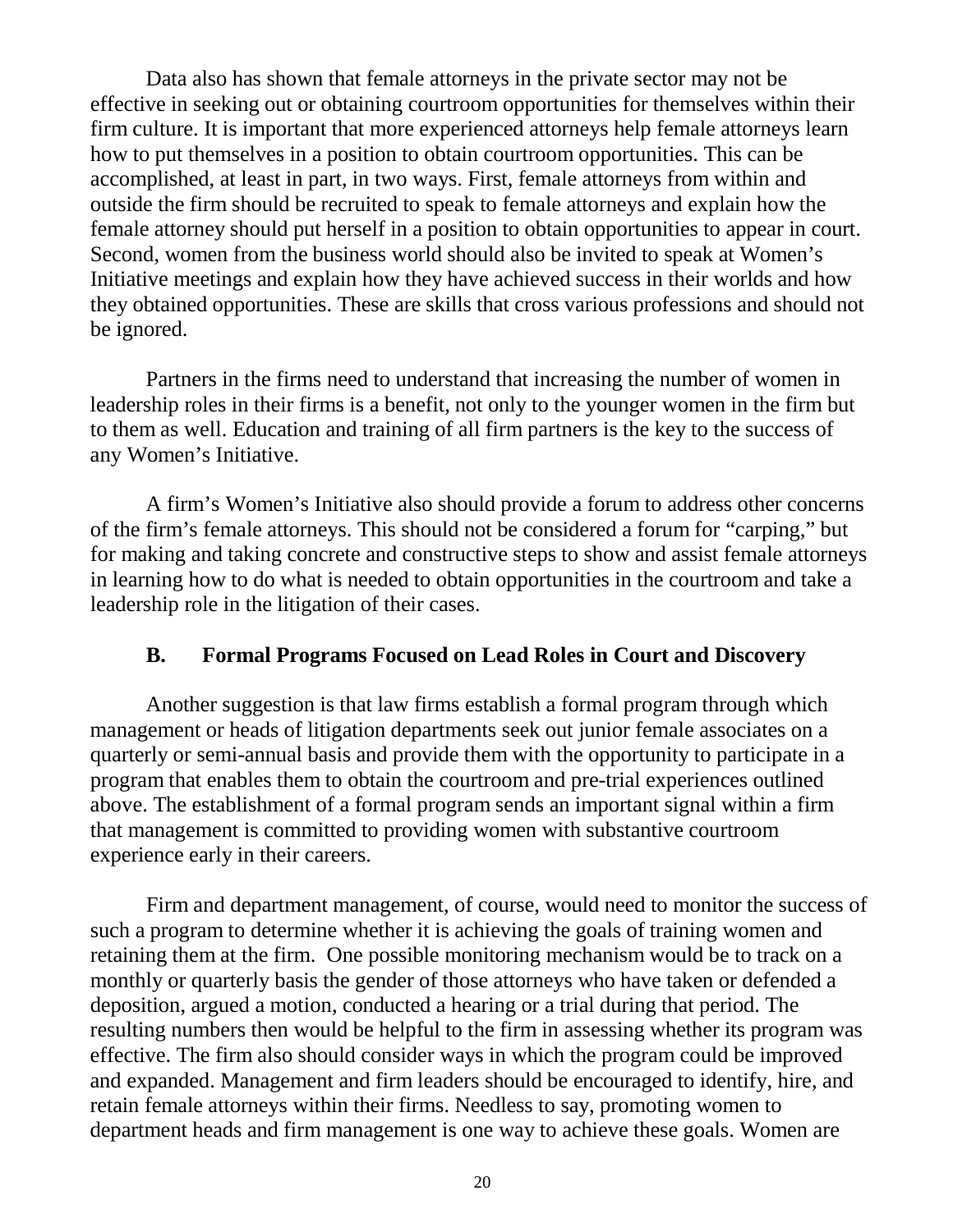<span id="page-22-0"></span>now significantly underrepresented in both capacities.<sup>85</sup>

# **C. Efforts to Provide Other Speaking Opportunities for Women**

In addition to law firms assigning female litigators to internal and external speaking opportunities, such as educational programs in the litigation department or speaking at a client continuing legal education program, firms should encourage involvement with bar associations and other civic or industry groups that regularly provide speaking opportunities.<sup>86</sup> These opportunities allow junior lawyers to practice their public speaking when a client's fate and money are not at risk. Such speaking opportunities also help junior attorneys gain confidence, credentials, and contacts. In addition, bar associations at all levels present the prospect for leadership roles from tasks as basic as running a committee meeting to becoming a section or overall bar association leader. These opportunities can be instrumental to the lawyer's growth, development, and reputation.

# **D. Sponsorship**

<span id="page-22-1"></span>In addition to having an internal or external mentor, an ABA publication has noted that, although law firms talk a lot about the importance of mentoring and how to make busy partners better at it, they spend very little time discussing the importance of, and need for, sponsors:

> Mentors are counselors who give career advice and provide suggestions on how to navigate certain situations. Sponsors can do everything that mentors do but also have the stature and gravitas to affect whether associates make partner. They wield their influence to further junior lawyers' careers by calling in favors, bring attention to the associates' successes and help them cultivate important relationships with other influential lawyers and clients—all of which are absolutely essential in law firms. **Every sponsor can be a mentor, but not every mentor can be a sponsor.**

> Sponsorship is inherent in the legal profession's origins as a craft learned by apprenticeship. For generations, junior lawyers learned the practice of law from senior attorneys who, over time, gave them

<span id="page-22-2"></span><sup>85</sup> Lauren Stiller Rikleen, *Women Lawyers Continue to Lag Behind Male Colleagues*, Report of the Ninth Annual National Association of Women Lawyers National Survey on Retention and Promotion of Women in Law Firms (2015).

<span id="page-22-3"></span><sup>&</sup>lt;sup>86</sup> It is noteworthy that, as of January 1, 2017, women comprise nearly 36% of the New York State Bar Association's membership but comprise only 24% of the Commercial and Federal Litigation Section's membership.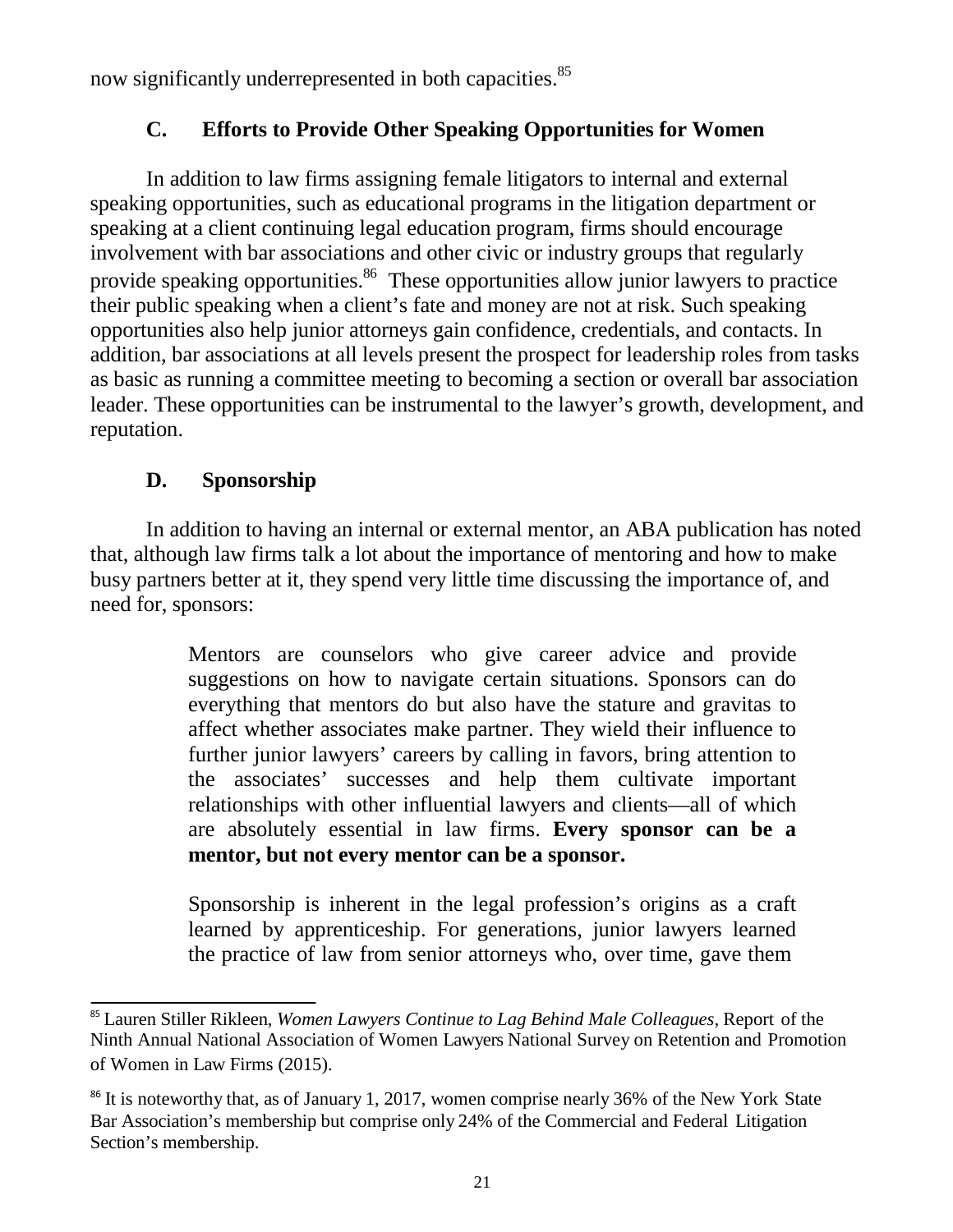more responsibility and eventually direct access and exposure to clients. These senior lawyers also sponsored their protégés during the partnership election process. Certain aspects of traditional legal practice are no longer feasible today, so firms have created formal training and mentoring programs to fill the void. While these programs may be effective, there is no substitute for learning at the heels of an experienced, influential lawyer. This was true during the apprenticeship days and remains so today.

Because the partnership election process is opaque and potentially highly political, having a sponsor is essential. Viable candidates need someone to vouch for their legal acumen while simultaneously articulating the business case for promotion  $\ldots$ <sup>[87](#page-23-0)</sup>

As Sylvia Ann Hewlett, founding president of the Center for Talent Innovation (formerly Center for Work-Life Policy), explained in a 2011 Harvard Business Review article "sponsors may advise or steer [their sponsorees] but their chief role is to develop [them] as leader[s]"<sup>[88](#page-23-1)</sup> and "'use[] chips on behalf of protégés' and 'advocates for promotions."<sup>[89](#page-23-2)</sup> "Sponsors advocate on their protégés' behalf, connecting them to important players and assignments. In doing so, they make themselves look good. And precisely because sponsors go out on a limb, they expect stellar performance and loyalty."<sup>[90](#page-23-3)</sup>

Recommendations for successful sponsorship programs include the following activities by a sponsor for his or her sponsoree:

- Expand the sponsoree's perception of what she can do.
- Connect the sponsoree with the firm's senior leaders.

<span id="page-23-1"></span><sup>88</sup> Sylvia Ann Hewlett, *The Right Way to Find a Career Sponsor*, Harv. Bus. Rev. (Sept. 11, 2013) [https://hbr.org/2013/09/the-right-way-to-find-a-career-sponsor.](https://hbr.org/2013/09/the-right-way-to-find-a-career-sponsor)

[\(http://www.americanbar.org/publications/law\\_practice\\_magazine/2013/january-february/mentors-](http://www.americanbar.org/publications/law_practice_magazine/2013/january-february/mentors-) aregood-sponsors-are-better.html).

<span id="page-23-0"></span><sup>87</sup> Kenneth O.C. Imo, *Mentors Are Good, Sponsors Are Better*, American Bar Association Law Practice Magazine (Jan./Feb. 2013[\)](http://www.americanbar.org/publications/law_practice_magazine/2013/january-february/mentors-)

[<sup>\(</sup>http://www.americanbar.org/publications/law\\_practice\\_magazine/2013/january-february/mentors](http://www.americanbar.org/publications/law_practice_magazine/2013/january-february/mentors-)are-good-sponsors-are-better.html) (emphasis added).

<span id="page-23-2"></span><sup>89</sup> Kenneth O.C. Imo, *Mentors Are Good, Sponsors Are Better*, American Bar Association Law Practice Magazine (Jan./Feb. 2013),

<span id="page-23-3"></span><sup>90</sup> Sylvia Ann Hewlett, *Mentors are Good. Sponsors Are Better*, N.Y. Times, Apr. 13, 2013[,](http://www.nytimes.com/2013/04/14/jobs/sponsors-seen-as-crucial-for-womens-career-) [http://www.nytimes.com/2013/04/14/jobs/sponsors-seen-as-crucial-for-womens-career](http://www.nytimes.com/2013/04/14/jobs/sponsors-seen-as-crucial-for-womens-career-)advancement.html.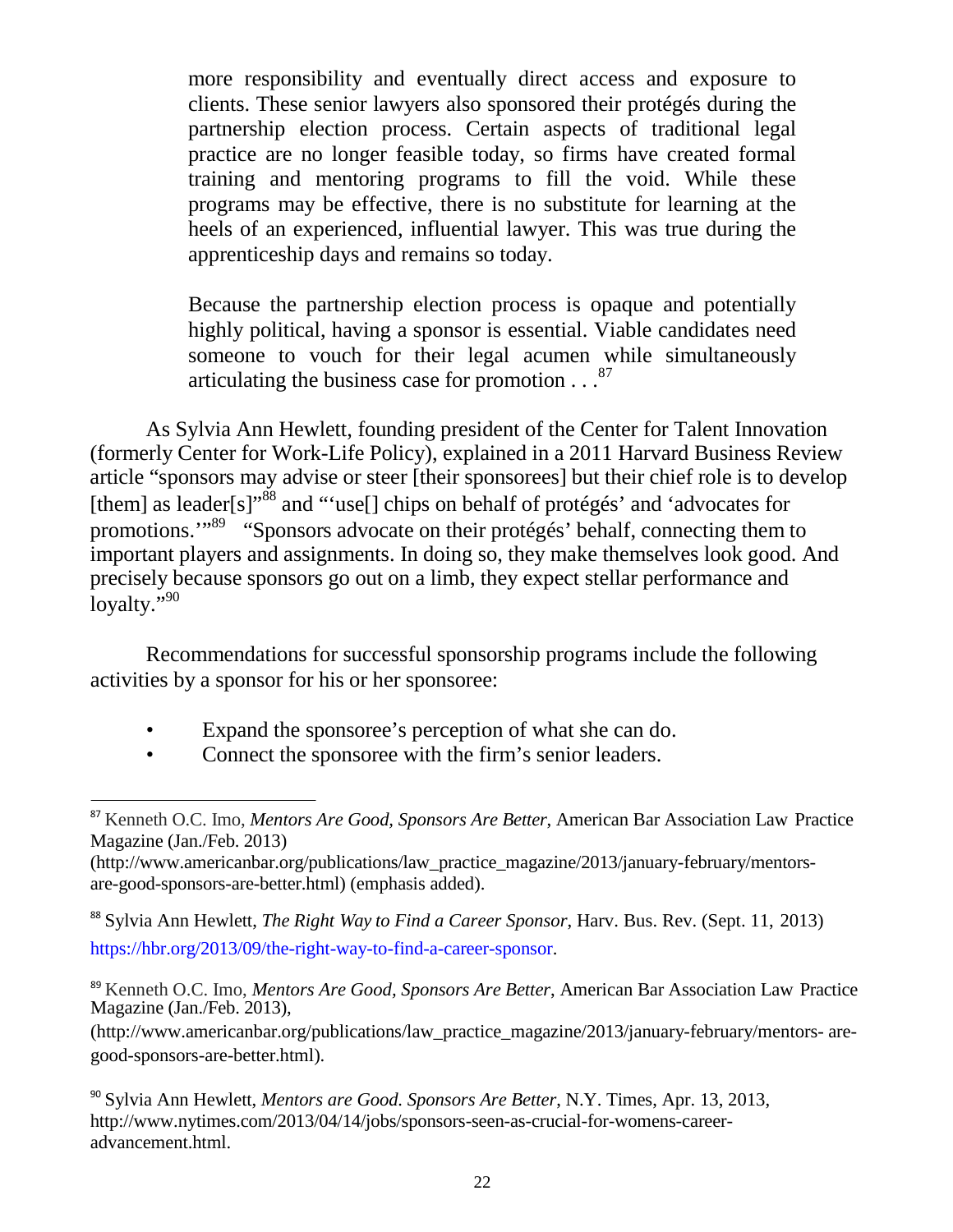- Promote the sponsoree's visibility within the firm.
- Connect the sponsoree to career advancement opportunities.
- Advise the sponsoree on how to look and act the part.
- Facilitate external contacts.
- Provide career advice. $91$

Of course, given attorneys' and firms' varying sizes and limited time and resources, firms should consider what works best for that firm and that one size does not fit all.

## **E. Efforts by the Judiciary**

<span id="page-24-0"></span>Members of the judiciary also must be committed to ensuring that female attorneys have equal opportunities to participate in the courtroom. When a judge notices that a female associate who has prepared the papers and is most familiar with the case is not arguing the motion, that judge should consider addressing questions to the associate. If this type of exchange were to happen repeatedly—i.e., that the judge expects the person who is most familiar with the issue take a lead or, at least, some speaking role—then partners might be encouraged to provide this opportunity to the female associate before the judge does it for them.

All judges, regardless of gender, also should be encouraged to appoint more women as lead counsel in class actions, and as special masters, referees, receivers, or mediators. Some judges have insisted that they will not appoint a firm to a plaintiffs' management committee unless there is at least one woman on the team. Other judges have issued orders, referred to earlier in this report, that if a female, minority, or junior associate is likely to argue a motion, the court may be more likely to grant a request for oral argument of that motion. Many judges are willing to permit two lawyers to argue for one party – perhaps splitting the issues to be argued. In that way, a senior attorney might argue one aspect of the motion, and a more junior attorney another aspect. Judges have suggested that it might be wise to alert the court in advance if two attorneys plan to argue the motion to ensure that this practice is acceptable to the judge. Judges should be encouraged to amend their individual rules to encourage attorneys to take advantage of these courtroom opportunities. All judges should be encouraged to promote and support women in obtaining speaking and leadership roles in the courtroom. All judges and lawyers should consider participating in panels and roundtable discussions to address these issues and both male and female attorneys should be invited and encouraged to attend such events.

<span id="page-24-1"></span><sup>91</sup> Kenneth O.C. Imo, *Mentors Are Good, Sponsors Are Better*, American Bar Association Law Practice Magazine, (Jan./Feb. 2013),

[<sup>\(</sup>http://www.americanbar.org/publications/law\\_practice\\_magazine/2013/january-february/mentors-](http://www.americanbar.org/publications/law_practice_magazine/2013/january-february/mentors-)aregood-sponsors-are-better.html) (emphasis added).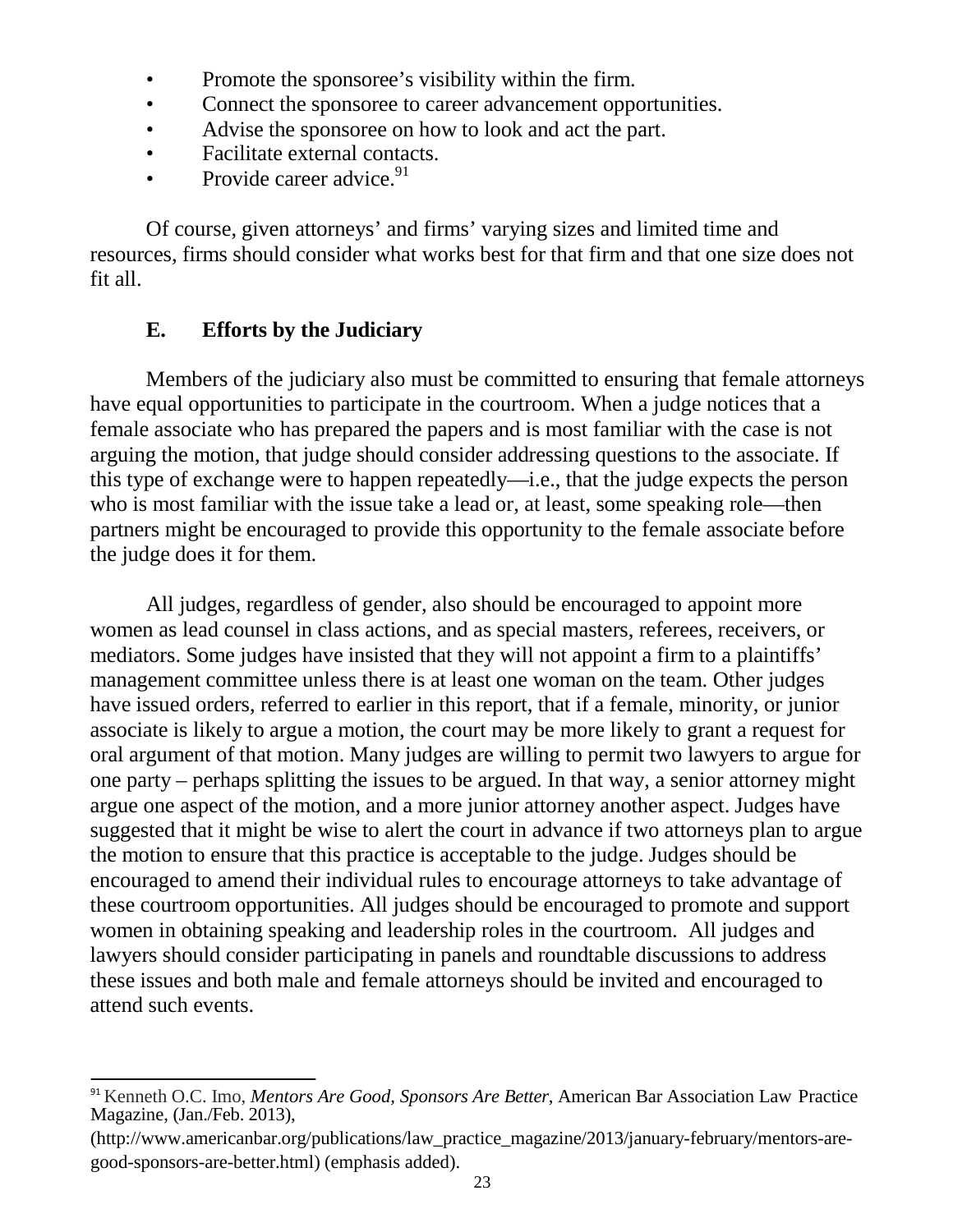# **F. Efforts by Clients**

<span id="page-25-0"></span>Clients also can combat the gender disparity in courtrooms. Insistence on diverse litigation teams is a growing trend across corporate America. Why should corporate clients push for diverse trial teams? Because it is to their advantage to do so. According to Michael Dillon, general counsel for Adobe Systems, Inc., "it makes sense to have a diverse organization that can meet the needs of diverse customers and business partners in several countries" and diversity makes an organization "resilient."<sup>[92](#page-25-1)</sup>

A diverse litigation team also can favorably impact the outcome of a trial. A team rich in various life experiences and perspectives may be more likely to produce a comprehensive and balanced assessment of information and strategy[.93](#page-25-2) A diverse team is also better equipped to collectively pick up verbal and nonverbal cues at trial as well as "read" witnesses, jurors and judges with greater insight and precision.<sup>[94](#page-25-3)</sup>

Additionally, the context surrounding a trial—including the venue, case type, and courtroom environment—can affect how jurors perceive attorneys and ultimately influence the jury's verdict.<sup>95</sup> Consciously or not, jurors assess attorney "[p]ersonality, attractiveness, emotionality, and presentation style" when deciding whether they like the attorney, will take him or her seriously, or can relate to his or her persona and arguments.<sup>[96](#page-25-5)</sup> Because women stereotypically convey different attributes than men, a female attorney actively involved in a trial may win over a juror who was unable to connect with male attorneys on the same litigation team.<sup>97</sup> Accordingly, a team with diverse voices may be more capable of communicating in terms that resonate with a broader spectrum of courtroom decision-makers.<sup>98</sup>

<span id="page-25-3"></span> $^{94}$  *Id.* 

<span id="page-25-4"></span><sup>95</sup> Ann T. Greeley & Karen L. Hirschman, "*Trial Teams and the Power of Diversity*," at 3 (2012).

<span id="page-25-5"></span><sup>96</sup> *Id.* at 5.

<span id="page-25-6"></span> $^{97}$  *Id.* 

<span id="page-25-1"></span><sup>92</sup> David Ruiz, *HP, Legal Depts. Ask Firms for Diversity, Make Efforts In-House*, Corporate Counsel (Apr. 5, 2017) [http://www.corpcounsel.com/id=1202783051167/Legal-Depts-Ask-Firms-f](http://www.corpcounsel.com/id%3D1202783051167/Legal-Depts-Ask-Firms-)or-Diversity-Make-Efforts-InHouse.

<span id="page-25-2"></span><sup>93</sup> Craig C. Martin & David J. Bradford, *Litigation: Why You Want a Diverse Trial Team,* INSIDE COUNSEL, Oct. 14, 2010, [http://www.insidecounsel.com/2010/10/14/litigation-why-you-w](http://www.insidecounsel.com/2010/10/14/litigation-why-you-)ant-adiverse-trial-team?slreturn=1495741834.

<span id="page-25-7"></span><sup>98</sup> Craig C. Martin & David J. Bradford, *Litigation: Why You Want a Diverse Trial Team,* Inside Counsel *(*Oct. 14, 2010) [http://www.insidecounsel.com/2010/10/14/litigation-why-you-want-a](http://www.insidecounsel.com/2010/10/14/litigation-why-you-want-)-diverse-trialteam?slreturn=1495741834.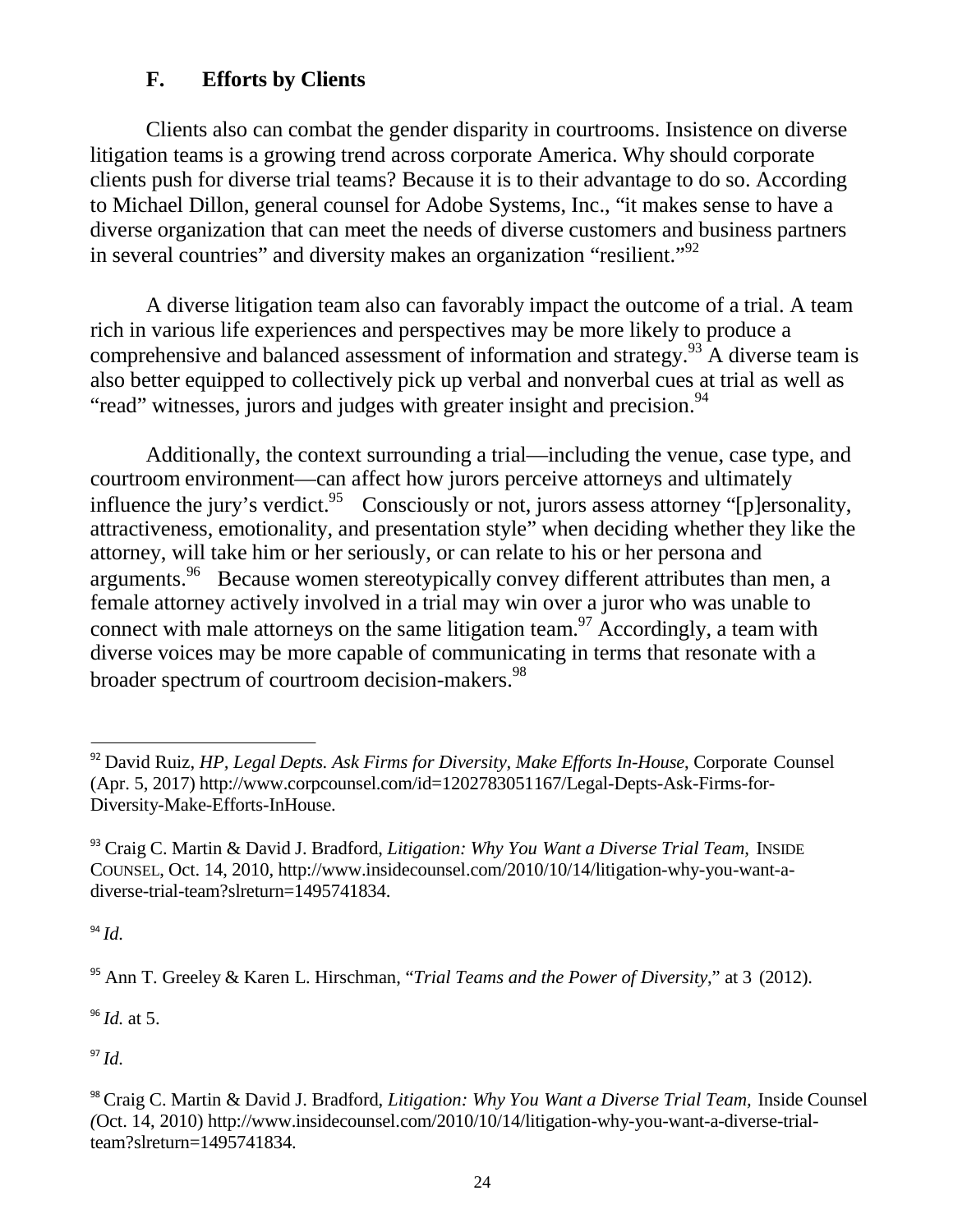Further, a diverse trial team can increase the power of the team's message. A diverse composition indirectly suggests that the truth of the facts and the principles on which the case is based have been "fairly presented and are universal in their message."<sup>[99](#page-26-0)</sup> This creates a cohesive account of events and theory of the case, which would be difficult for an opposing party to dismiss as representing only a narrow slice of society.<sup>100</sup>

The clear advantages of diverse trial teams are leading corporate clients to take direct and specific measures to ensure that their legal matters are handled by diverse teams of attorneys. General Counsels are beginning to press their outside firms to diversify litigation teams in terms of gender at all levels of seniority.<sup>101</sup> Many corporate clients often directly state that they expect their matters will be handled by both men and women. $102$ 

For example, in 2017, General Counsel for HP, Inc. implemented a policy requiring "at least one diverse firm relationship partner, regularly engaged with HP on billing and staffing issues" or "at least one woman and one racially/ethnically diverse attorney, each performing or managing at least 10% of the billable hours worked on HP matters."<sup>[103](#page-26-4)</sup> The policy reserves for HP the right to withhold up to ten percent of all amounts invoiced to firms failing to meet these diverse staffing requirements.<sup>[104](#page-26-5)</sup> Oracle Corporation has also implemented an outside retention policy "designed to eliminate law firm excuses for not assigning women and minority attorneys to legal matters."<sup>[105](#page-26-6)</sup> Oracle asks its outside firms to actively promote and recruit women; ensure that the first person with appropriate experience considered for assignment to a case is a woman or a minority; and annually report to Oracle the number and percentage of women and

<span id="page-26-1"></span><sup>100</sup> *Id.*

<span id="page-26-2"></span><sup>101</sup> Ellen Rosen, *Facebook Pushes Outside Law Firms to Become More Diverse,* New York Times (Apr. 2. 2017) [https://www.nytimes.com/2017/04/02/business/dealbook/facebook-](http://www.nytimes.com/2017/04/02/business/dealbook/facebook-pushes-)pushes-outsidelaw-firms-to-become-more-diverse.html?\_r=1.

<span id="page-26-3"></span><sup>102</sup> Ann T. Greeley & Karen L. Hirschman, "*Trial Teams and the Power of Diversity*," at 2 (2012).

<span id="page-26-4"></span><sup>103</sup> Jennifer Williams-Alvarez, *HP, Mandating Diversity, Will Withhold Fees From Some Firm*, Corporate Counsel (Feb. 13, 2017), [http://www.corpcounsel.com/id=1202779113475/HP-Mandating-](http://www.corpcounsel.com/id%3D1202779113475/HP-)Diversity-Will-Withhold-Fees-From-Some-Firms.

<span id="page-26-5"></span>104 *Id.*

<span id="page-26-6"></span><sup>105</sup> *Hiring Women and Minority Attorneys – One General Counsel's Perspective,* [http://corporate.findlaw.com/human-resources/hiring-women-and-minority-attorneys-a-general](http://corporate.findlaw.com/human-resources/hiring-women-and-minority-attorneys-a-general-)counsel-s-perspec.html#sthash.HNE30g5o.dpuf (last visited June 1, 2017).

<span id="page-26-0"></span><sup>99</sup> *Id.*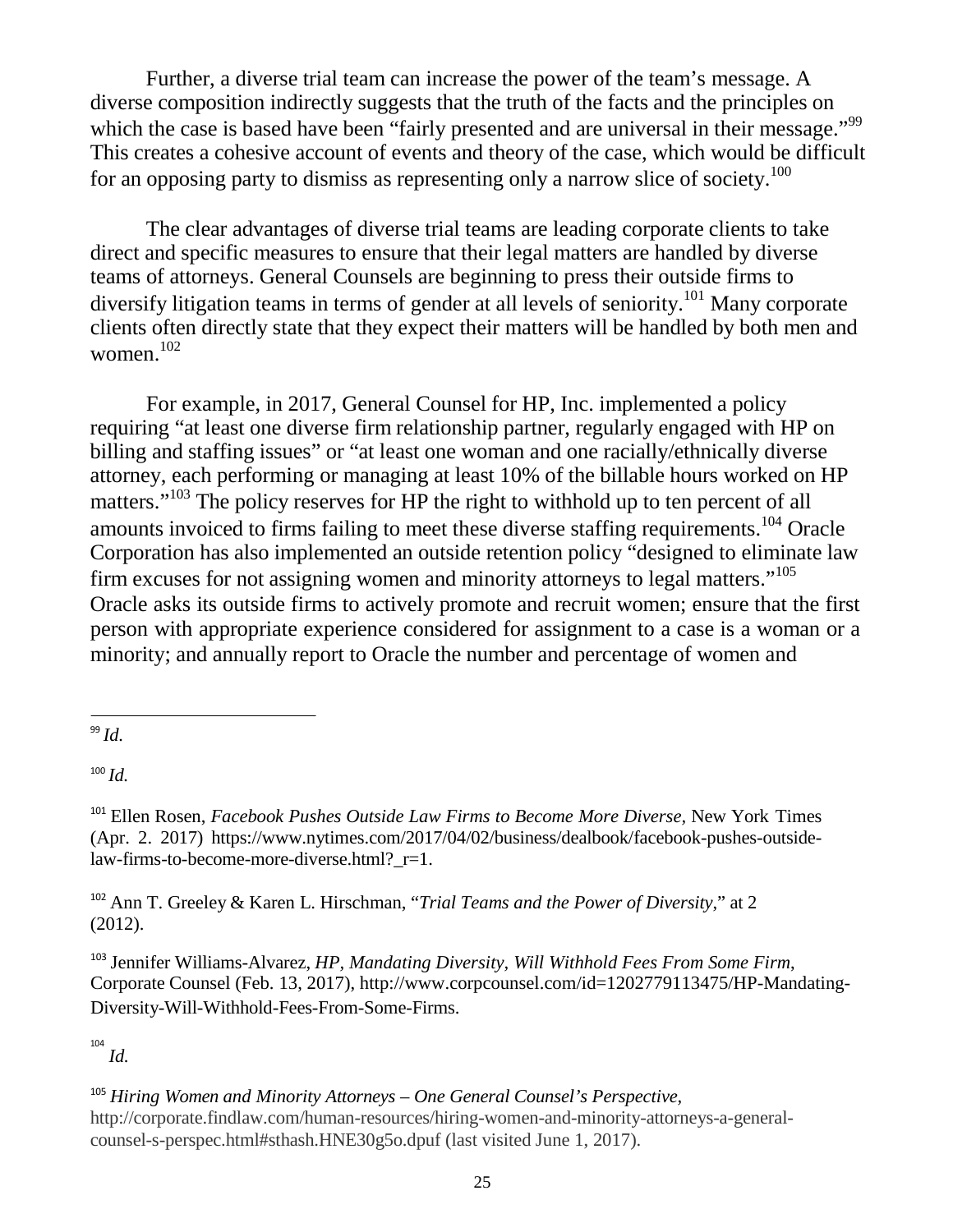minority partners in the firm.<sup>106</sup> Similarly, Facebook, Inc. now requires that women and ethnic minorities account for at least thirty-three percent of law firm teams working on its matters.<sup>[107](#page-27-2)</sup> Under Facebook's policy, the firms also must show that they "actively" identify and create clear and measurable leadership opportunities for women and minorities" when they represent Facebook in legal matters.<sup>108</sup>

Corporate clients can follow the examples set by their peers to aid the effort to ensure that female attorneys have equal opportunities to participate in all aspects of litigation, including speaking roles in the courtroom.

# <span id="page-27-0"></span>**G. ADR Context**

The first step in addressing any issue is to recognize the issue and start a dialogue.

Accordingly, the dialogue that has begun amongst ADR providers and professionals involved in the ADR process is encouraging. One important step that has been undertaken is the Equal Representation in Arbitration pledge—agreed to by a broad group of ADR stakeholders, including counsel, arbitrators, corporate representatives, academics, and others—to encourage the development and selection of qualified female arbitrators.<sup>[109](#page-27-4)</sup> This pledge outlines simple measures including having a fair representation of women on lists of potential arbitrators and tribunal chairs.<sup>110</sup> Other important steps to encourage diverse neutrals have been taken by leading ADR providers, including such diversity commitments as described above.

Another example of a step is the establishment by the ABA's Dispute Resolution Section of "Women in Dispute Resolution." This initiative provides networking opportunities for women neutrals to be exposed to decision makers selecting mediators and arbitrators; develops a list of women neutrals and their areas of expertise; provides professional

<span id="page-27-3"></span><sup>108</sup> *Id.* Some corporations have gone further, even firing law firms because they are run by "old white men." Laura Colby, *Law Firms Risk Losing Corporate Work Unless they Promote Women*, Bloomberg (Dec. 9, 2016), [https://www.bloomberg.com/news/articles/2016-12-09/corporate-am](http://www.bloomberg.com/news/articles/2016-12-09/corporate-)erica-pressures-lawfirms-to-promote-minorities.

<span id="page-27-5"></span><span id="page-27-4"></span><sup>109</sup> *See Take the Pledge*, Equal Representation in Arbitration[,](http://www.arbitrationpledge.com/pledge) <http://www.arbitrationpledge.com/pledge> (last visited Mar. 31, 2017).

<span id="page-27-1"></span><sup>106</sup> *Id.*

<span id="page-27-2"></span><sup>107</sup> Ellen Rosen, *Facebook Pushes Outside Law Firms to Become More Diverse,* New York Times *(*Apr. 2. 2017) [https://www.nytimes.com/2017/04/02/business/dealbook/facebook-](http://www.nytimes.com/2017/04/02/business/dealbook/facebook-pushes-)pushes-outsidelaw-firms-to-become-more-diverse.html?\_r=1.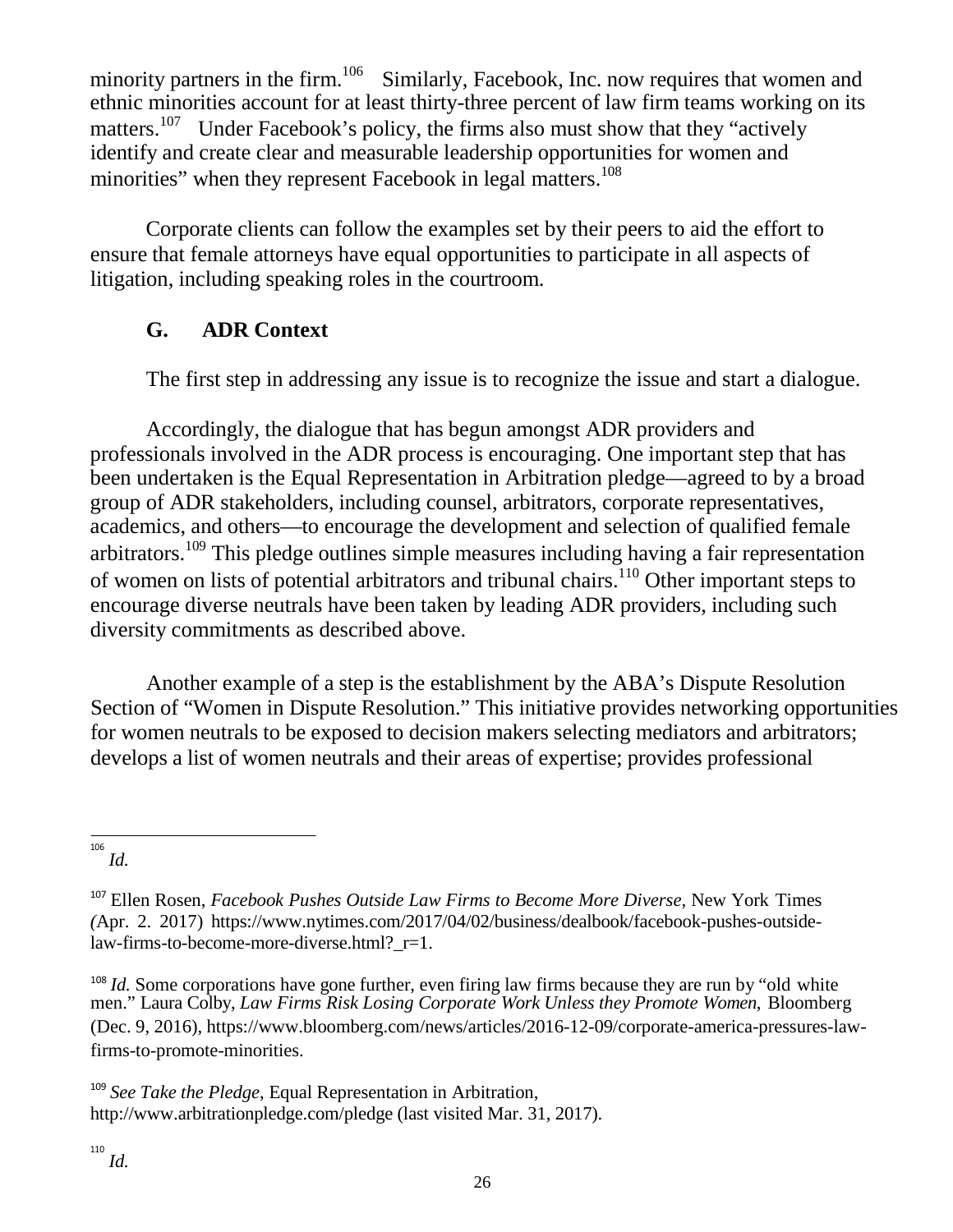development opportunities for women neutrals; and provides skills education for its members.<sup>111</sup> Those who select neutrals must make every effort to eliminate unconscious biases that affect such selection. They also must continually remember to recognize the benefit of diversity in the composition of panels neutrals that leads to better and more accurate results. If corporate counsel, together with outside counsel, make the same efforts to diversify the selection of neutrals, as they do when hiring outside counsel, then there may be a real change in the percentage of women selected as neutrals in all types of cases – particularly including complex large commercial disputes.

#### <span id="page-28-0"></span>**V. Conclusion**

Unfortunately, the gender gap in the courtroom and in ADR has persisted even decades after women have comprised half of all law school graduates. The federal and state courts in New York are not exempt from this phenomenon. There is much more that law firms, corporate counsel, and judges can do to help close the gap. Similarly, the limited number of women serving as neutrals in ADR and appearing as counsel in complex commercial arbitrations is startling. While one size does not fit all, and the solutions will vary within firms and practice areas, the legal profession must take a more proactive role to assure that female attorneys achieve their equal day in court and in ADR.

The active dialogue that continues today is a promising step in the right direction. It is the task force's hope that this dialogue—and the efforts of all stakeholders in the legal process—will help change the quantitative and qualitative role of female lawyers.

<sup>&</sup>lt;sup>111</sup> *See* <http://apps.americanbar.org/dch/committee.cfm?com=DR589300> for more information.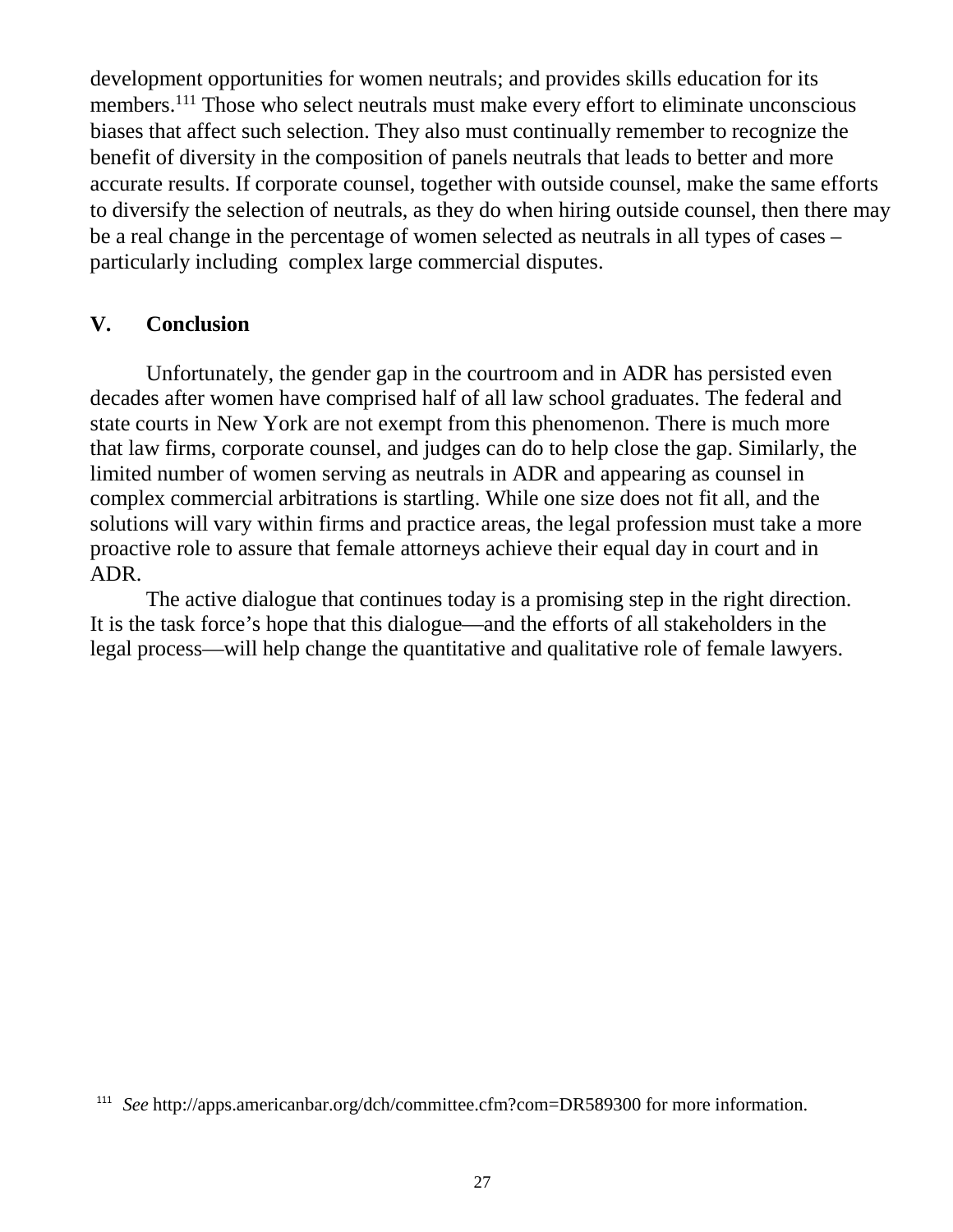Task Force on Women's Initiatives\*

The Honorable Shira A. Scheindlin (ret.), JAMS and Stroock & Stroock & Lavan

Carrie H. Cohen, Morrison & Foerster LLP

Tracee E. Davis, Zeichner Ellman & Krause LLP

Bernice K. Leber, Arent Fox LLP

Sharon M. Porcellio, Bond Schoeneck & King, PLLC

Lesley F. Rosenthal, Lincoln Center for the Performing Arts

Lauren J. Wachtler, Phillips Nizer LLP

\*The task force especially thanks former Section Chair Mark A. Berman, Ganfer & Shore LLP, for his leadership and unwavering support and dedication to the women's initiative and this report. The task force also thanks Section Executive Committee Member Carla M. Miller, Universal Music Group, for her significant contributions to the task force and David Szanto and Lillian Roberts for their invaluable assistance in analyzing the survey data set forth in this report.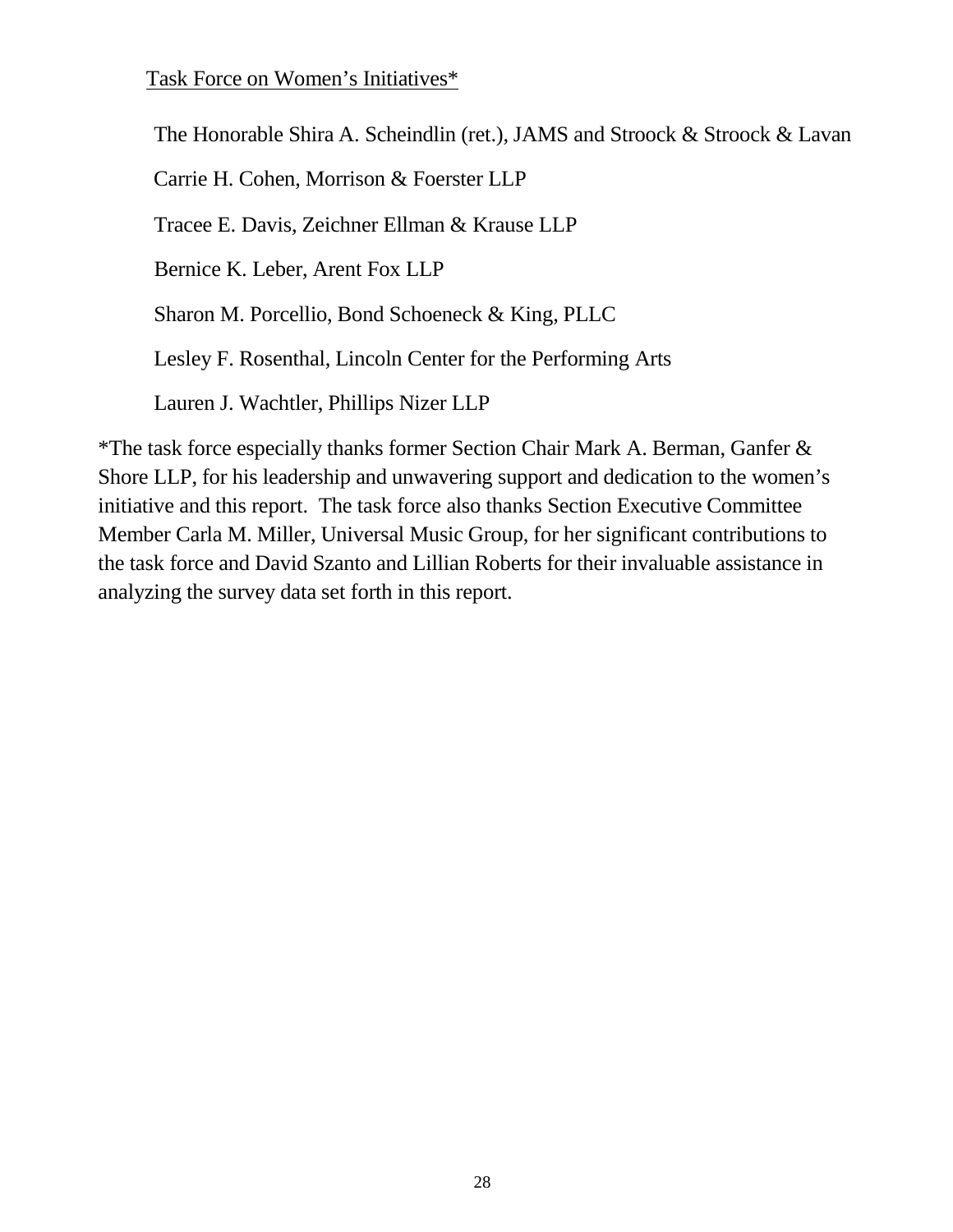# **APPENDIX A**

| <b>JUDICIAL FORM FOR TRACKING COURT APPEARANCES</b>                                                                                                                                                                                                                                                                                                              |                                                                                                                                                                                        |                                                                                                                                                                                                                                                        |  |
|------------------------------------------------------------------------------------------------------------------------------------------------------------------------------------------------------------------------------------------------------------------------------------------------------------------------------------------------------------------|----------------------------------------------------------------------------------------------------------------------------------------------------------------------------------------|--------------------------------------------------------------------------------------------------------------------------------------------------------------------------------------------------------------------------------------------------------|--|
| Identify your court (e.g. SDNY, 1st Dep't; 2d Cir; Commercial Div. N.Y. Co)<br>I. Type of Case                                                                                                                                                                                                                                                                   | A. Trial Court Criminal (for federal court) Civil<br>(please specify subject matter e.g. contract, negligence, employment, securities)<br>B. Appeal Criminal (for federal court) Civil |                                                                                                                                                                                                                                                        |  |
| II. Type of Proceeding                                                                                                                                                                                                                                                                                                                                           | dismiss, summary judgment, TRO/preliminary injunction, class certification, in limine)                                                                                                 | A. Arraignment ______ B. Bail Hearing _____ C. Sentencing _____ (for federal court)<br>F. Oral Argument on Motion_____ (please specify type of motion e.g. discovery, motion to<br>G. Evidentiary Hearing H. Trial I. Post-Trial J. Appellate Argument |  |
| III. Number of Parties (total for all sides)                                                                                                                                                                                                                                                                                                                     |                                                                                                                                                                                        |                                                                                                                                                                                                                                                        |  |
| A. Two $\_\_$                                                                                                                                                                                                                                                                                                                                                    |                                                                                                                                                                                        |                                                                                                                                                                                                                                                        |  |
| IV. Lead Counsel for Plaintiff(s) (the lawyer who primarily spoke in court)<br>Plaintiff No. 1<br>Male $\_\_$<br>Public __<br>Private<br>V. Lead Counsel for Defendant(s) (the lawyer who primarily spoke in court)<br>Defendant No. 1<br>Male<br>Female ______<br>Public __                                                                                     | Plaintiff No. 2<br>$Male$ <sub><math>\_\_</math></sub><br>Public $\frac{ }{ }$<br>Private<br>Defendant No. 2<br>Male<br>Female ______<br>Private ______                                | Plaintiff No. 3<br>Male ______<br>Public<br>Private<br>Defendant No. 3<br>Male<br>Female ______<br>Public __<br>Private __                                                                                                                             |  |
| VI. Additional Counsel for Plaintiff(s) (other lawyers at counsel table who did not speak)<br>Plaintiff No. 1<br>Male<br>$\sim 10^{11}$<br>Female<br>Public __<br>Private<br>VII. Additional Counsel for Defendant(s) (other lawyers at counsel table who did not speak)<br>Defendant No. 1<br>Male<br>$\frac{1}{2}$<br>Female ______<br>Public __<br>Private __ | Plaintiff No. 2<br>Male<br>Female<br>Public __<br>Private<br>Defendant No. 2<br>Male $\qquad$<br>Female ______<br>Public<br>Private __                                                 | Plaintiff No. 3<br>Male<br>$\sim$ 100 $\mu$<br>Female<br>Public __<br>Private<br>Defendant No. 3<br>Male $\qquad \qquad$<br>Female ______<br>Public __<br>Private __                                                                                   |  |
|                                                                                                                                                                                                                                                                                                                                                                  |                                                                                                                                                                                        |                                                                                                                                                                                                                                                        |  |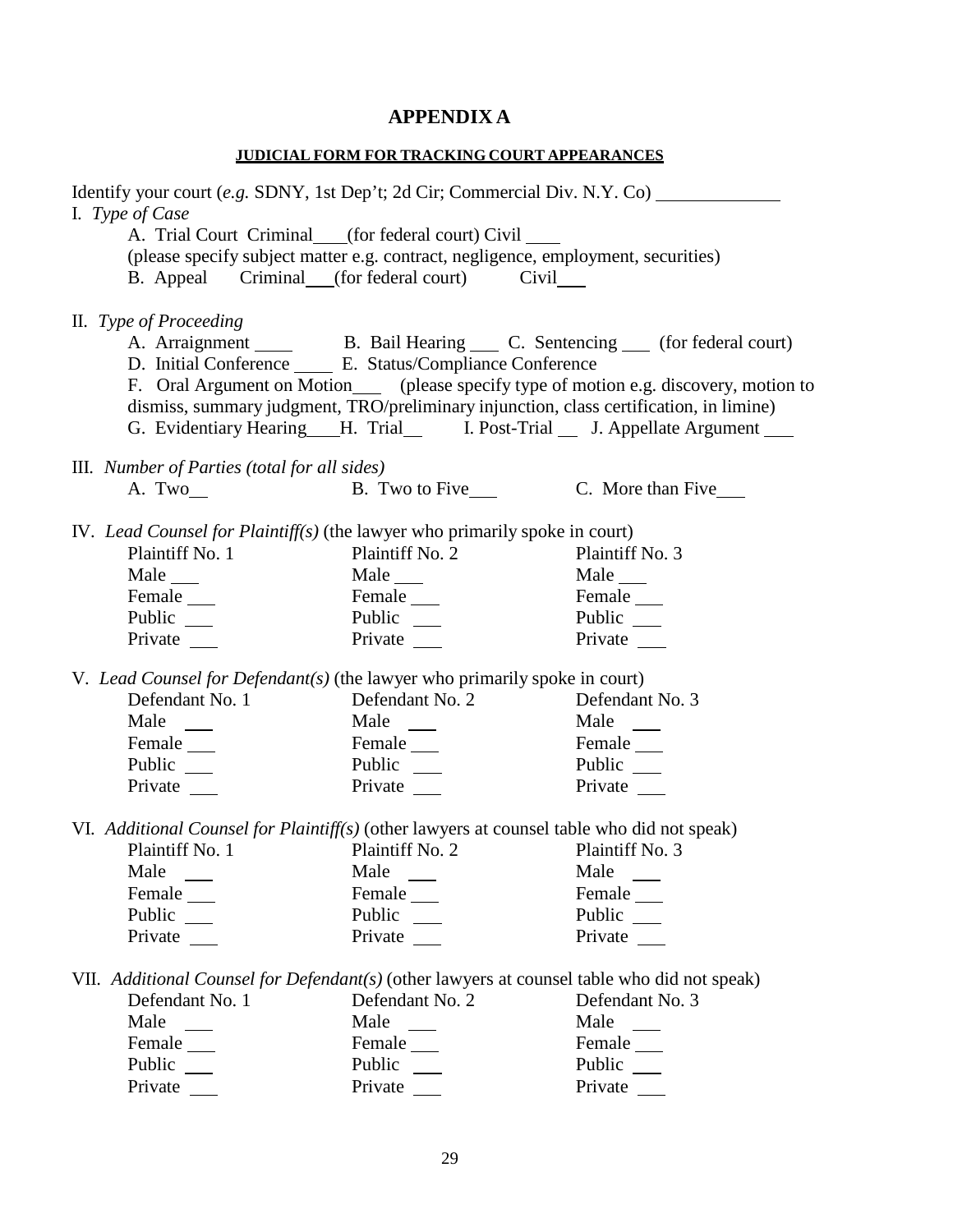#### **ADR FORM FOR TRACKING APPEARANCES IN ADR PROCEEDINGS**

| Ι.         |                                                                                                                                                                                                   |                                                | Is this an arbitration or mediation? If it is a mediation, is it court ordered?         |  |
|------------|---------------------------------------------------------------------------------------------------------------------------------------------------------------------------------------------------|------------------------------------------------|-----------------------------------------------------------------------------------------|--|
| $\rm{II}.$ | Type of Case (please specify) (e.g., commercial, personal injury, real estate, family law)                                                                                                        |                                                |                                                                                         |  |
| Ш.         | If there is one neutral, is that person a female?                                                                                                                                                 |                                                |                                                                                         |  |
| IV.        | If there is a panel, (a) how many are party arbitrators and, if so, how many are females?<br>(b) how many are neutrals and, if so, how many are females?<br>(c) is the Chair a female?            |                                                |                                                                                         |  |
| V.         | Assuming the panel members are neutrals, how was the neutral(s) chosen?                                                                                                                           |                                                |                                                                                         |  |
| VI.        | 1. From a list provided by a neutral organization?<br>2. By the court?<br>3. Agreed upon by parties?<br>4. Two arbitrators selected the third?<br>Number of Parties (total for all sides) _______ |                                                |                                                                                         |  |
|            |                                                                                                                                                                                                   |                                                |                                                                                         |  |
| VII.       |                                                                                                                                                                                                   |                                                | Amount at issue (apx.) on affirmative case \$<br>Counterclaims, if any \$               |  |
| VIII.      | Lead Counsel for Plaintiff(s):<br>Male<br>Female_<br>Government<br>Non-Government                                                                                                                 | Male<br>Non-Government                         | (lawyer who primarily spoke) (other lawyers who did not speak, including local counsel) |  |
| IX.        | Lead Counsel for Defendant(s):<br>Male_<br>Female_<br>Government<br>Non-Government                                                                                                                | Male<br>Female<br>Government<br>Non-Government | (lawyer who primarily spoke) (other lawyers who did not speak, including local counsel) |  |
| Х.         |                                                                                                                                                                                                   |                                                | Was the Plaintiff a female or, if a corporation, was the GC/CEO/CFO a female?           |  |
| XI.        |                                                                                                                                                                                                   |                                                | Was the Defendant a female or, if a corporation, was the GC/CEO/CFO female?             |  |

XII. Was this your first or a repeat ADR matter for these parties or their counsel? If repeat, please describe the prior proceeding(s) in which you served and at whose behest and whether the proceeding involved the same or a different area of the law.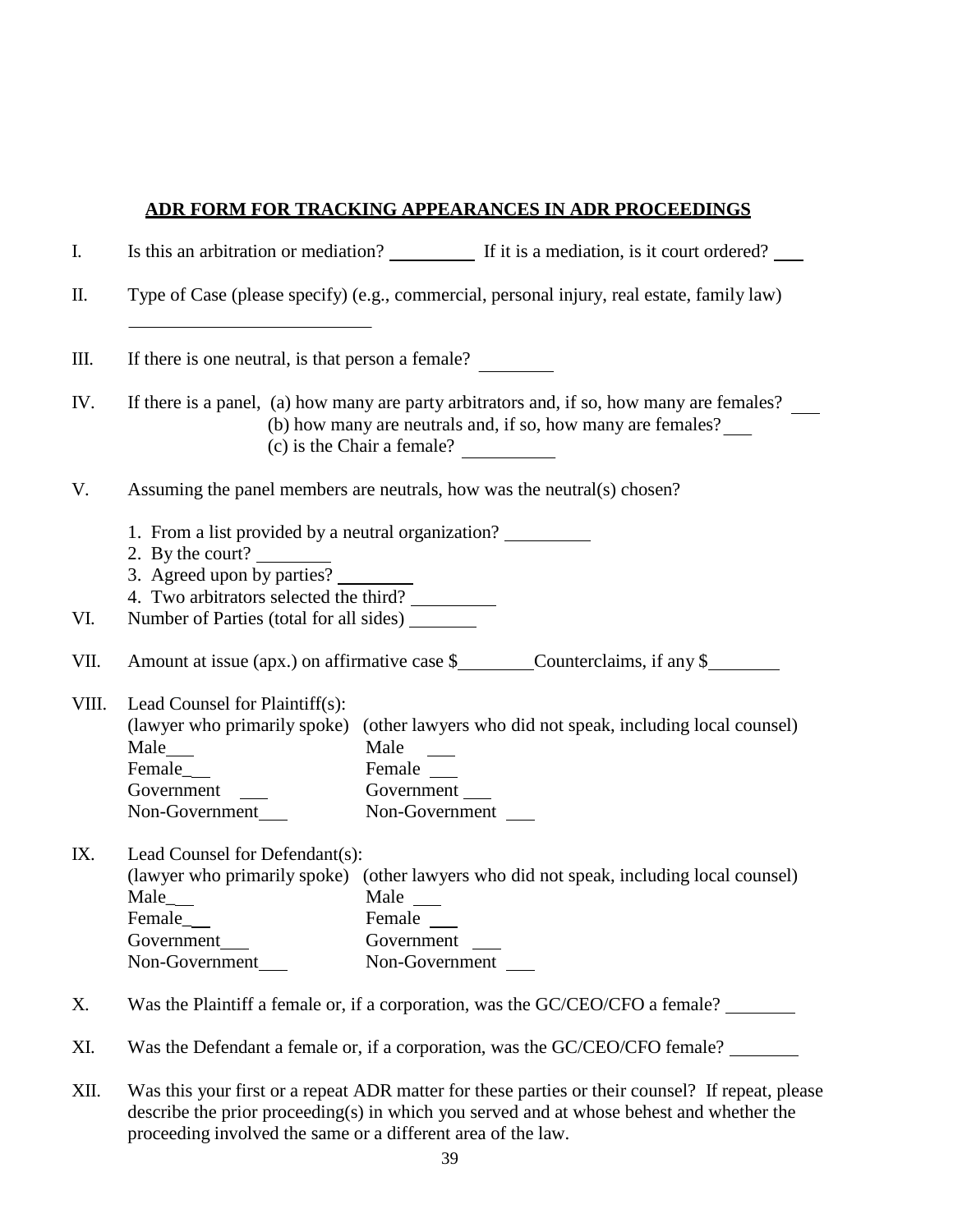## **APPENDIX B**

#### TABLE 1

### SUMMARY OF FINDINGS

| Category                           | # Men | # Women | % Women |
|------------------------------------|-------|---------|---------|
| Total - Sample-wide                | 3886  | 1309    | 25.2%   |
| Trial level -all                   | 1805  | 592     | 24.7%   |
| Appeal level - all                 | 1007  | 340     | 25.2%   |
| Upstate Courts - all               | 1154  | 409     | 26.2%   |
| Downstate Courts - all             | 2103  | 694     | 24.8%   |
| Federal Courts - all               | 1890  | 611     | 24.4%   |
| State Courts - all                 | 1725  | 635     | 26.9%   |
| All Courts - Parties of 1          | 561   | 259     | 31.6%   |
| Parties of 2                       | 2532  | 910     | 26.4%   |
| Parties of 3-4                     | 681   | 224     | 24.8%   |
| Parties of $5+$                    | 587   | 142     | 19.5%   |
| All Courts - Lead Counsel          | 3430  | 1 1 3 5 | 24.9%   |
| All Courts - Additional Counsel    | 456   | 174     | 27.6%   |
| All Courts - Private Civil Lawyers | 1688  | 384     | 18.5%   |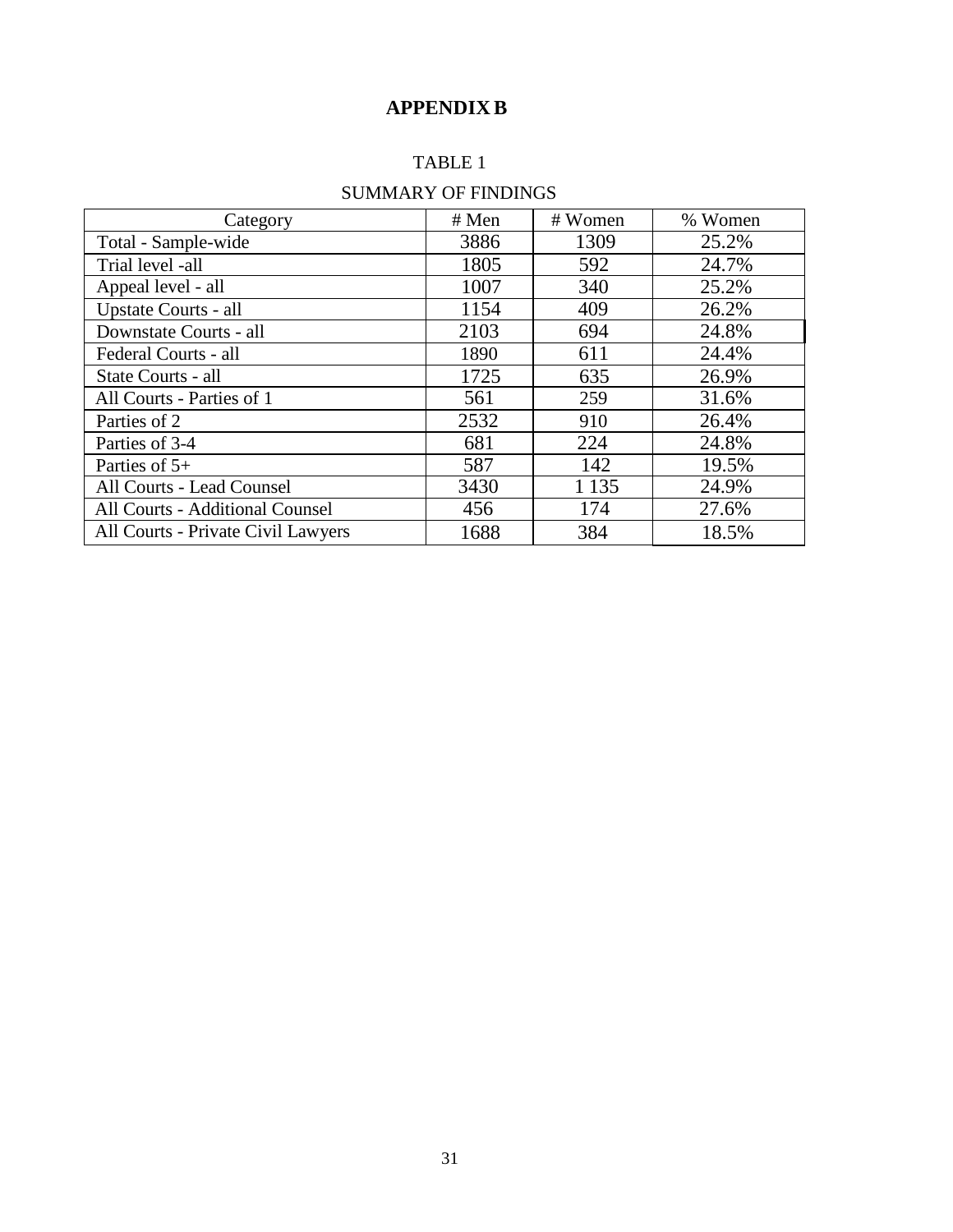# TABLE 2 DETAIL DATA CITED IN REPORT

| Category                                  | # Men | # Women         | $0o$ Women  |
|-------------------------------------------|-------|-----------------|-------------|
| Total - Sample-wide                       | 3886  | 1309            | 25.2%       |
| New York Court of Appeals                 | 83    | 54              | 39.4%       |
| Court of Appeals - Public Attorneys       | 39    | 41              | 51.3%       |
| Court of Appeals - Civil Cases            | 42    | 18              | 30.0%       |
| <b>Court of Appeals - Criminal Cases</b>  | 41    | 36              | 46.8%       |
| New York Appellate Divisions              |       |                 |             |
| First Department - Civil Cases            |       | 148             | 5.37%       |
|                                           |       |                 | (commercial |
|                                           |       |                 | cases)      |
| Second Department - Public Attorneys      | 64    | 63              | 49.6%       |
| Third Department - Lead Counsel           | 200   | 44              | 18.0%       |
| Third Department - Public Attorneys       | 31    | 15              | 32.6%       |
| Third Department - Private Attorneys      | 168   | 24              | 12.5%       |
| Fourth Department - Public Attorneys      | 209   | 114             | 35.3%       |
| <b>Erie County</b>                        | 190   | 70              | 26.9%       |
| Erie County - Public Attorneys            |       | 8               | 88.9%       |
| <b>Suffolk County</b>                     | 176   | 28              | 13.7%       |
| Onondaga County                           | 95    | 35              | 26.9%       |
| Onondaga County - Private Attorneys       | 14    |                 | 22.2%       |
| United States Court of Appeals for the    | 451   | 117             | 20.6%       |
| <b>Second Circuit</b>                     |       |                 |             |
| Second Circuit - Public Attorneys         | 102   | 57              | 35.8%       |
| <b>Second Circuit - Private Attorneys</b> | 338   | 54              | 13.8%       |
| Second Circuit - Civil Cases              | 331   | $\overline{70}$ | 17.5%       |
| Second Circuit - Criminal Cases           | 120   | 47              | 28.1%       |
| Southern District of New York             | 1203  | 424             | 26.1%       |
| <b>SDNY-Lead Counsel</b>                  | 931   | 306             | 24.7%       |
| <b>Western District of New York</b>       | 236   | 70              | 22.9%       |
| <b>WDNY</b> - Lead Counsel                | 221   | 58              | 20.8%       |
| Trial level - all                         | 1805  | 592             | 24.7%       |
| Appeal level - all                        | 1007  | 340             | 25.2%       |
| Upstate Courts - all                      | 1154  | 409             | 26.2%       |
| Downstate Courts - all                    | 2103  | 694             | 24.8%       |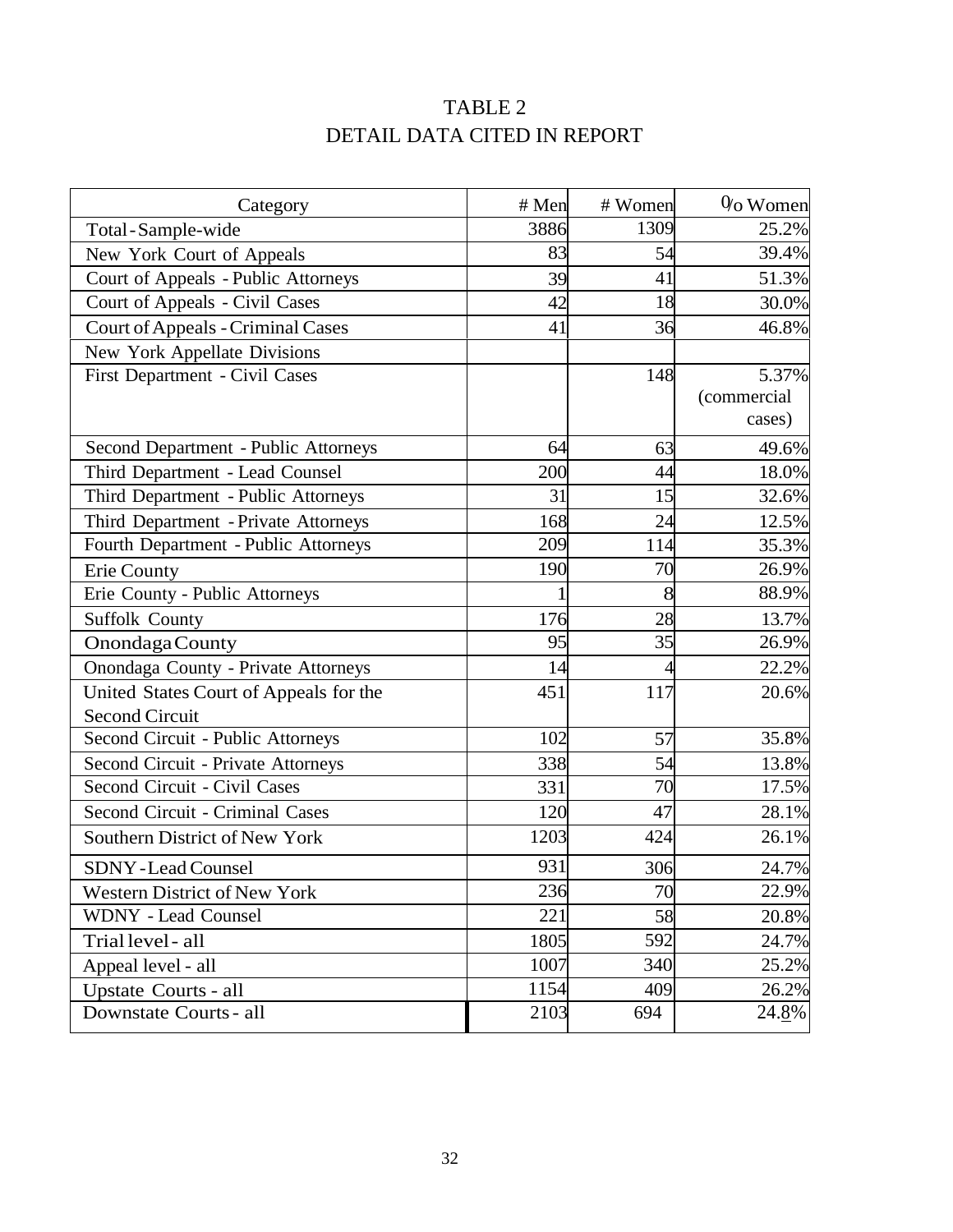| Category                               | # Men | # Women | % Women |
|----------------------------------------|-------|---------|---------|
| Federal Courts -all                    | 1890  | 611     | 24.4%   |
| <b>Lead Counsel</b>                    | 1595  | 478     | 23.1%   |
| State Courts - all                     | 1725  | 635     | 26.9%   |
| <b>State Courts - Lead Counsel</b>     | 1672  | 613     | 26.8%   |
| <b>State Courts - Civil Cases</b>      | 2896  | 874     | 23.2%   |
| <b>State Courts - Criminal Cases</b>   | 628   | 281     | 30.9%   |
| <b>State Courts - Public Cases</b>     | 692   | 428     | 38.2%   |
| <b>State Courts - Private Cases</b>    | 2172  | 524     | 19.4%   |
| All Courts - Parties of 1              | 561   | 259     | 31.6%   |
| Parties of 2                           | 2532  | 910     | 26.4%   |
| Parties of 3-4                         | 681   | 224     | 24.8%   |
| Parties of $5+$                        | 587   | 142     | 19.5%   |
| All Courts - Lead Counsel              | 3430  | 1135    | 24.9%   |
| <b>All Courts - Additional Counsel</b> | 456   | 174     | 27.6%   |
| All Courts - Private Civil Lawyers     | 1688  | 384     | 18.5%   |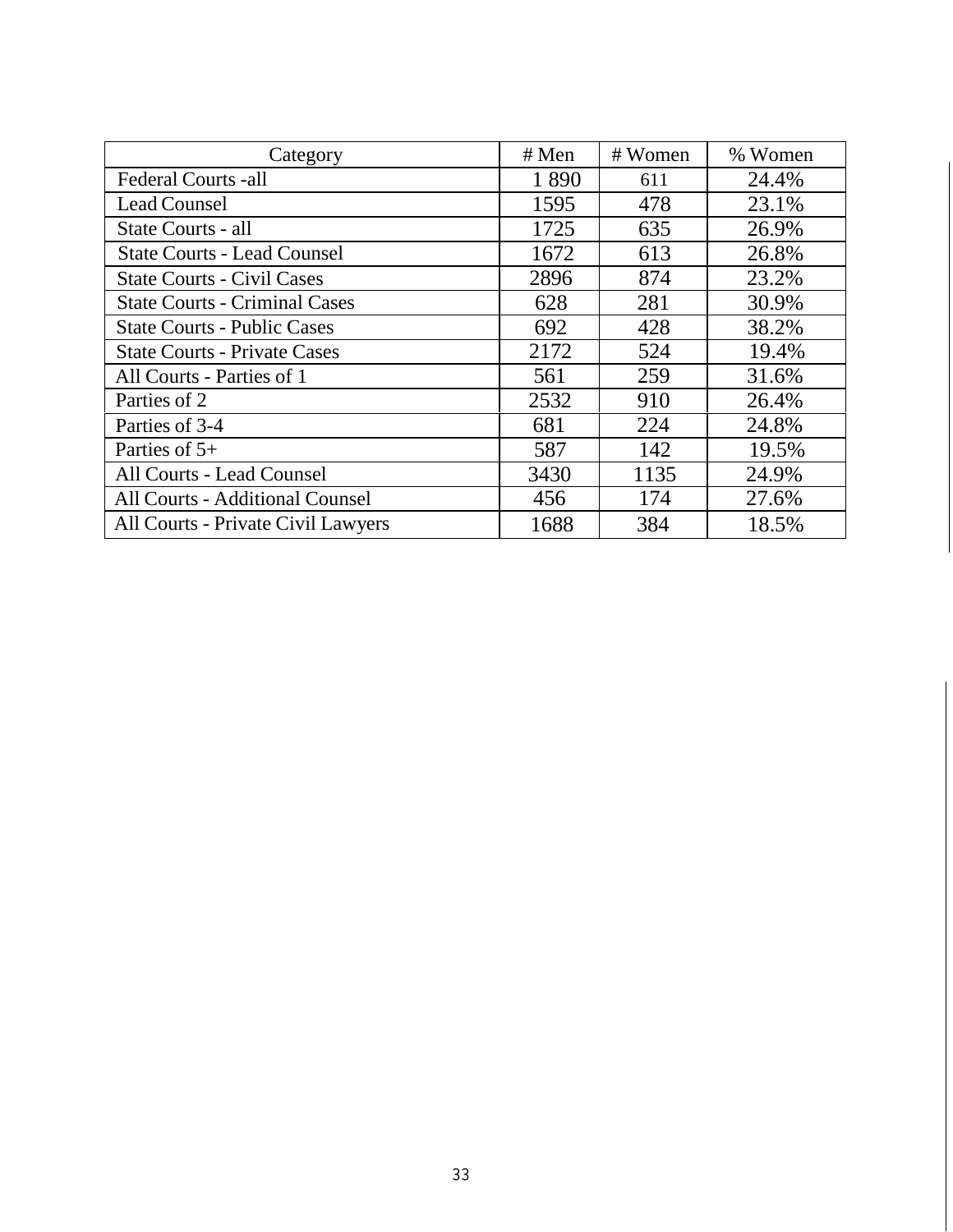#### **APPENDIX C**

#### **SUMMARY OF RECOMMENDATIONS**

#### **1. The Law Firms**

- Women's Initiatives
	- o Establish and support strong institutionalized Women's Initiatives with emphasis on the following:
		- Convincing partners to provide speaking opportunities in court and at depositions for junior attorneys
		- Training and education on courtroom skills
		- Leadership training
		- Guest speakers
		- Mentorship programs
- Formal Programs to Ensure Lead Roles in Court and Discovery
	- o Establish a formal program through which management or heads of litigation departments ensure that junior associates are provided with speaking opportunities in court and at depositions.
	- o Track speaking opportunities in court and at depositions on a quarterly basis
- Promote Outside Speaking Opportunities
	- o Provide junior attorneys with internal and external speaking opportunities.
- Sponsorship
	- o Establish and support an institutionalized Sponsorship Program.

#### **2. The Judiciary**

- Ask junior attorneys to address particular issues before the Court.
- Favor granting oral argument when a junior attorney is scheduled to argue the matter.
- Encourage attorneys who primarily authored the briefs to argue the motions or certain parts of the motions in court.
- Appoint qualified women as lead counsel in class actions and as members of steering committees as well as special masters, referees, receivers, and mediators.
- Include as a court rule that more than one attorney can argue a motion.